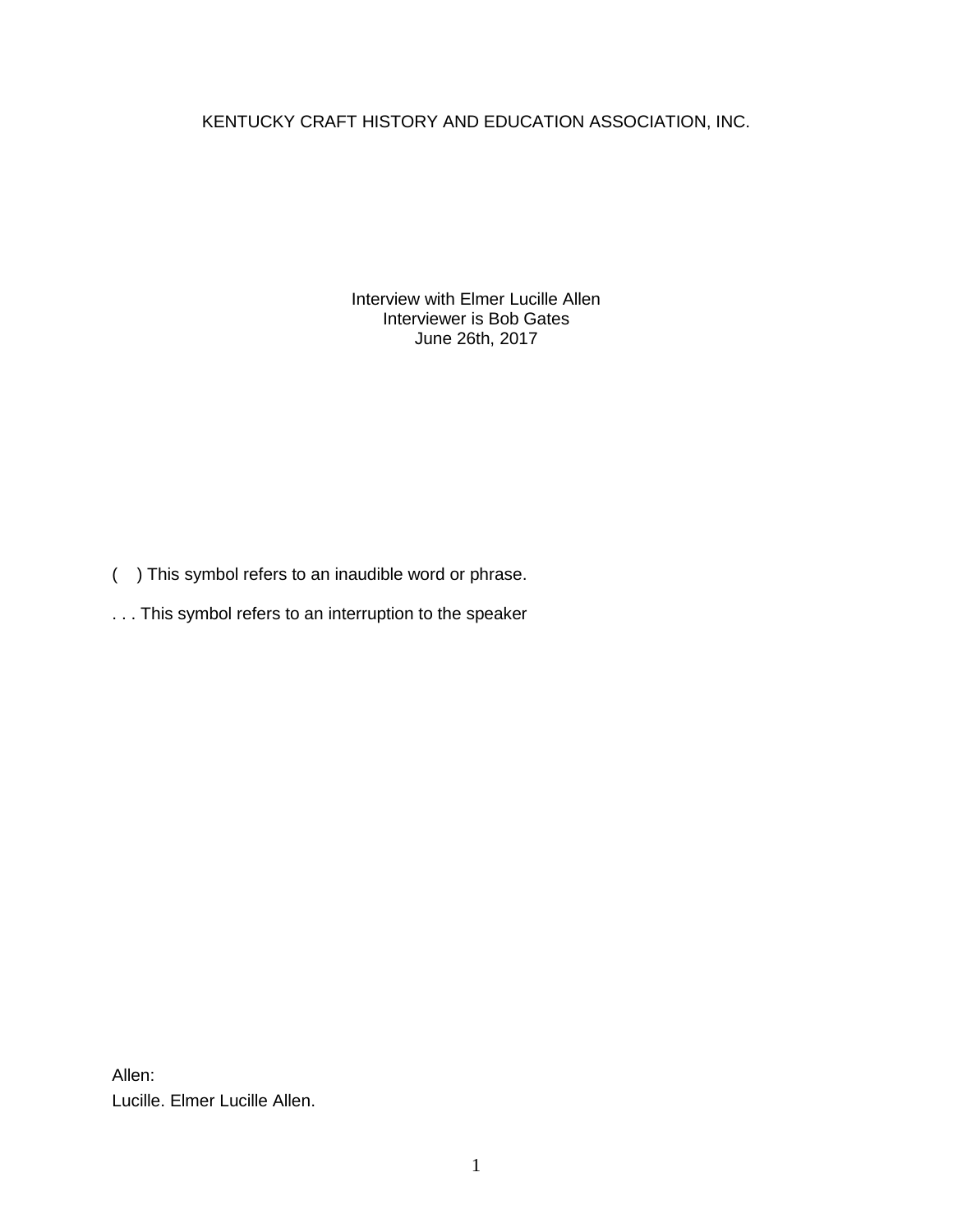Okay. Okay. This is Bob Gates and I'm interviewing Elmer Lucille Allen at her studio area.

Allen:

Mellwood Arts and Entertainment Center, in Louisville, KY

Gates:

Mellwood Arts and Entertainment Center. And it's the 26th?

Allen: Today is June 26th.

Gates: June 26th. How are you doing?

Allen: Well, I'm doing fine today.

Gates:

Good. We've known each other for a while and it was nice to see you again.

Allen:

Yes, it is. I was really surprised. I said now who is Bob Gates? You know, you know people for years and don't know what their names are because you really never call them a name. Yeah. You speak, but you always speak.

Gates:

When I was at the arts council, we'd see each other in the hallway ...

Allen: Oh yeah. Definitely.

Gates:

Well, it's nice to sit down with you. Where did you get your name Elmer?

Allen:

I was named for my father and also have a brother named Elmer. So there were three Elmers in the household.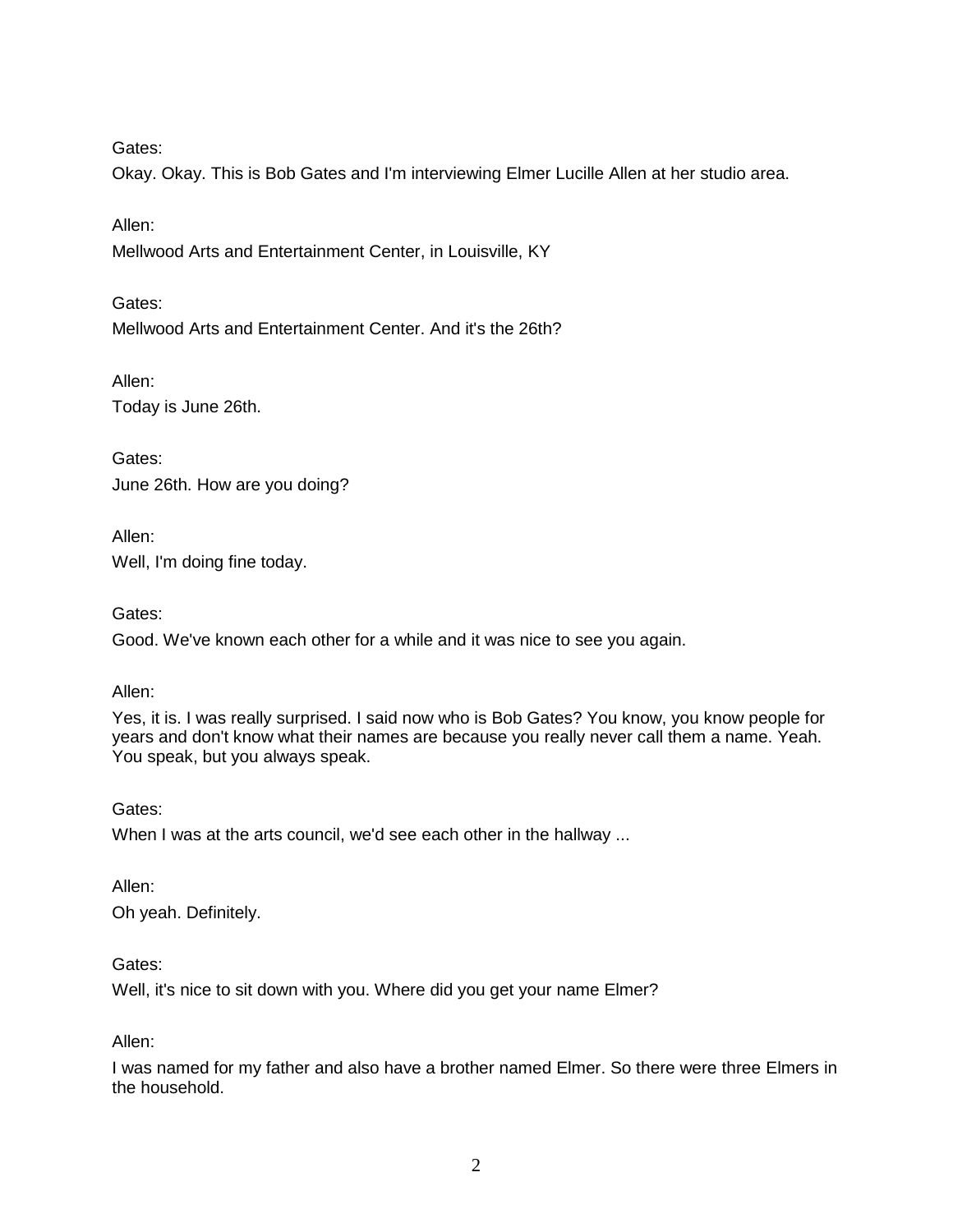Gates: Really?

Allen: Yes, I was the oldest sibling.

Gates: Is that what your mom called you then?

Allen:

They called me Cil and they called my brother, Bud. And they called my daddy EJ.

Gates: Were you the first?

Allen: I was the oldest.

Gates: So they called you Elmer just to make sure ...

Allen: No, they called me Cil. L-U-C-I-L-E.

Gates: But they gave you the name Elmer.

Allen:

Yeah. That was my given name. In fact, now I can only prove that I'm Elmer. I cannot prove that I'm Lucille at all because your driver's license don't contain your middle name. Yeah. So everything has Elmer. I would get a lot of envelopes with 'Mr.' on them and I would throw them away.

Gates: Have you ever met another Elmer woman?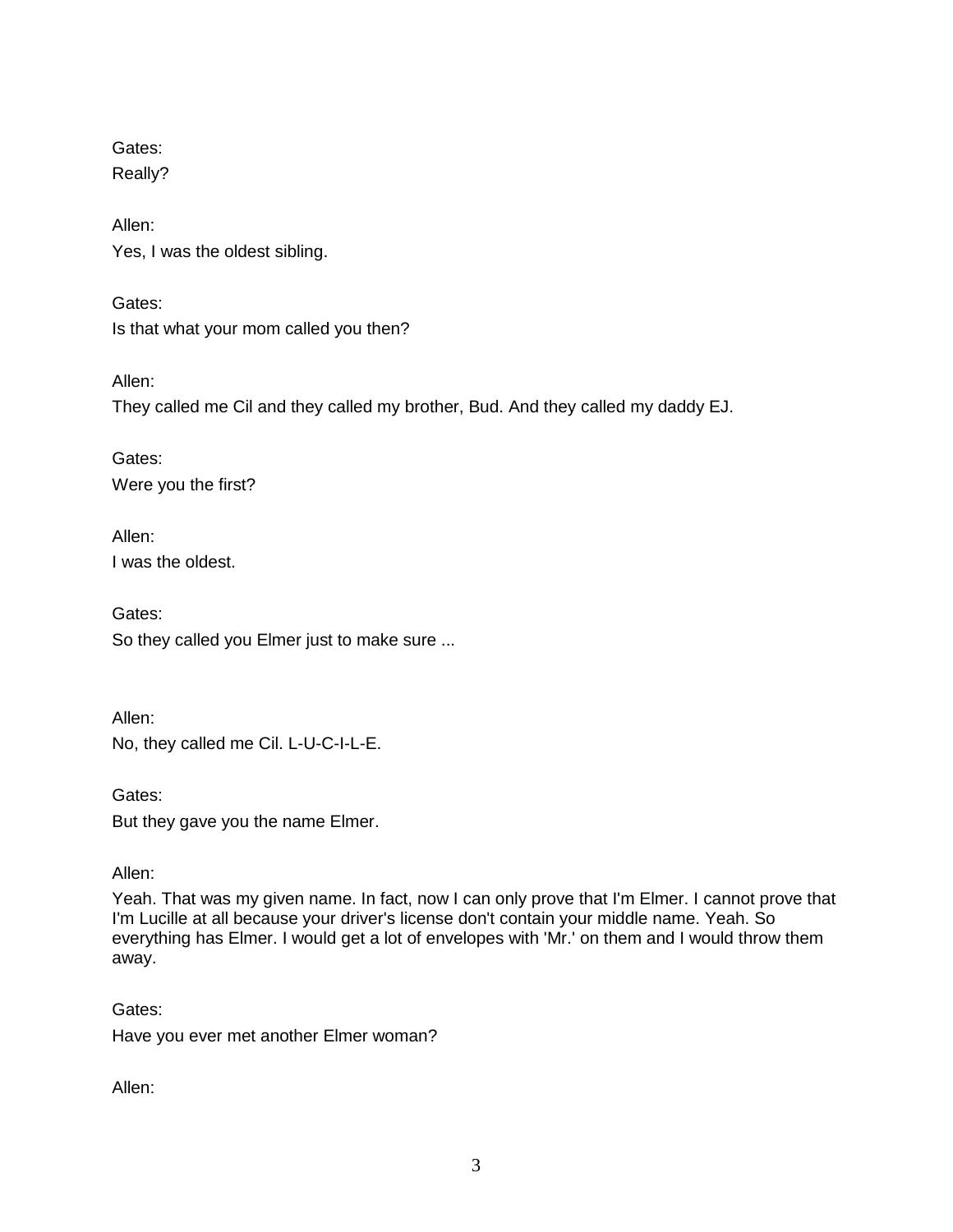No, I have not.

# Gates:

You might be the first Elmer woman.

# Allen:

Might be the first, but there are a lot of other women that have male names though. Yeah.

# Gates:

Well, thanks for ... tell me about your youth.

## Allen:

Well, I grew up, like I say, I was born in Louisville, Kentucky on August 23rd, 1931. And I lived at 18th and Chestnut, which is now known as the west end, but there was no distinction at that time as to what it was. And it was an all African-American neighborhood. And there was a grocery store and a drug store and they were Jewish stores. And I went to all African-American schools. I went to Western elementary school, went to Madison junior high school, then went to Central high school. And that was the only high school that African-Americans could go to back in those days was Central high school. There was another African-American school, but it was Catholic high.

## Camera man:

(inaudible) You can pick it up. ... you mentioned the Catholic high school.

Allen:

The Catholic high school was at Eighth and Walnut at that time.

Gates: What was the name of that high school?

Allen:

Catholic. Catholic high school.

Gates:

Oh, it was just called Catholic high school? It wasn't after a saint?

Allen:

At that time, African-Americans and whites, the neighborhoods were all segregated.

Gates: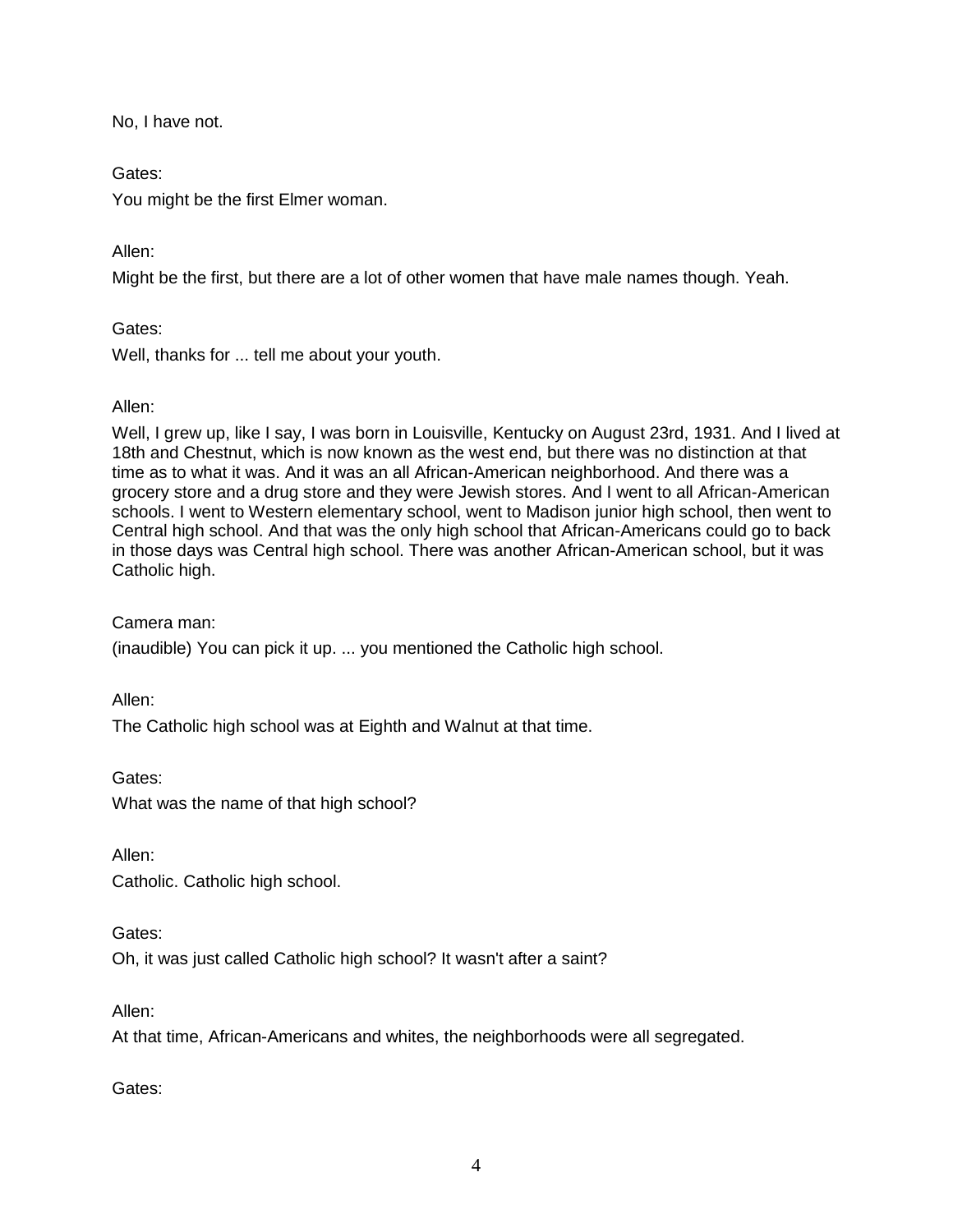Was there a name for your neighborhood?

Allen:

Now, they call it Russell neighborhood...If I was still living where I was born, I would be in Russell area. Yeah. But now, and at that time we didn't have a distinction at all or anything. No.

Gates:

So what did your dad do?

#### Allen:

My dad was a pullman porter. And at that time that was one of the better jobs, you know, but it was not a full-time job because when he was not doing that, he was a taxi-cab driver for the Empire taxi.

#### Gates:

He had three children?

Allen:

Yes, I have a sister, my brother and myself and my brothers was named Elmer Hammonds ... Elmer Johnson Hammonds, Jr. And my sister's named Mary Elizabeth Hammonds.

Gates: Was she the youngest?

Allen: She was the youngest.

Gates: How far apart were they in age?

Allen:

My brother and I ... I'm August and my brother actually, we're about about 14 months apart. Because I'll be 86 in August and he'll be 85 in October. And my sister's deceased and she would be 84 if she'd had a birthday.

Gates:

So a couple of years after.

Allen: Yeah. Yeah.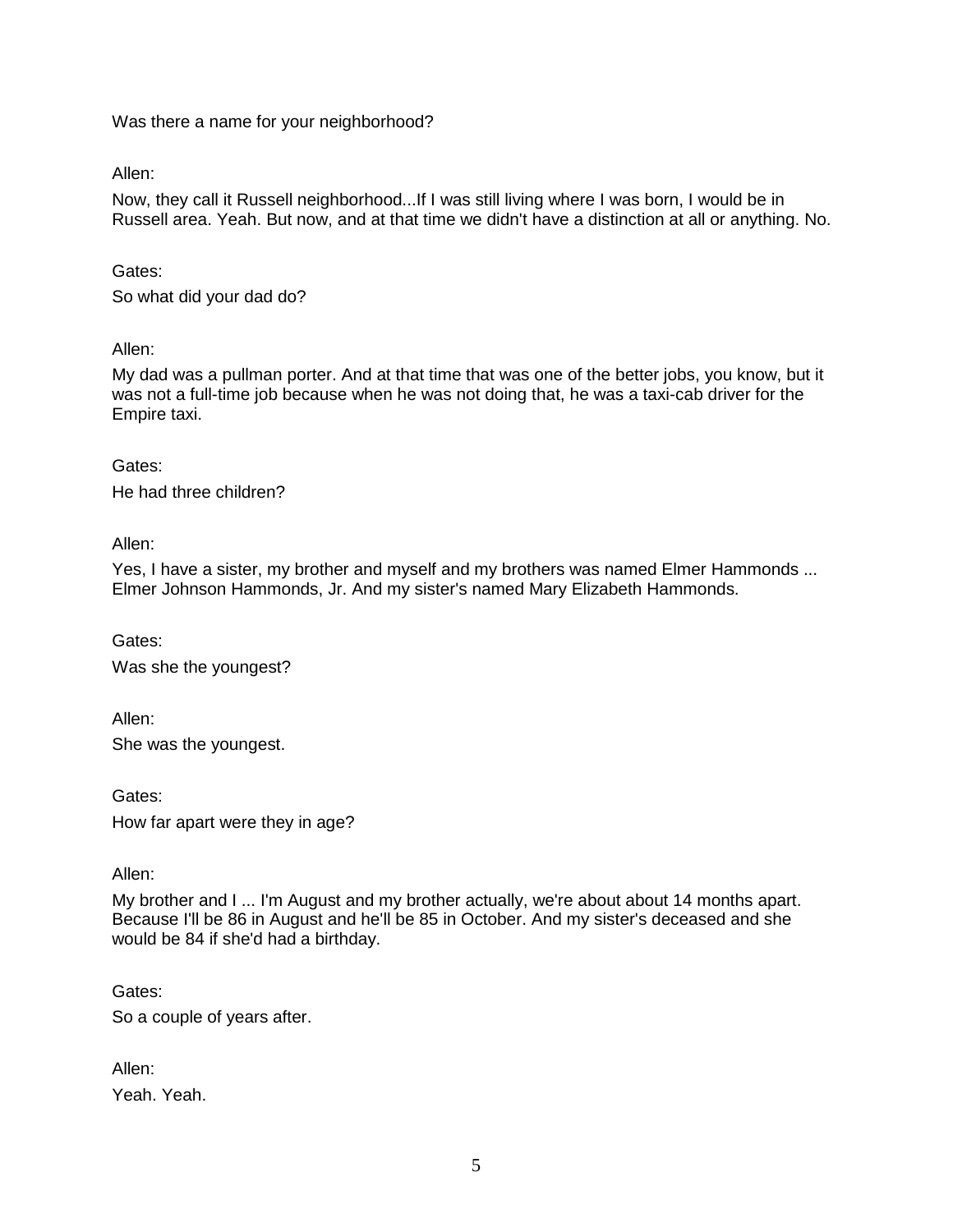Gates: And you all lived down ...

Allen:

1724 Chestnut. It was a three-story house and it was a rental house and at that time, people rented rooms, so we lived on the first floor and the other two floors, my mother rented out and, and those days we had coal stoves. You know, when you had coal delivered. So when the coal man would come, you'd drop the coal off at the street, then you'd have to take the wheelbarrow and take the coal down and put it in the cellar. And then when winter came, you had to go down on the cellar and bring a bucket full of coal up to heat the house.

Gates:

And she'd rent it out to other people upstairs?

Allen:

Yeah. She rented the rooms out and she was what you would call a day worker or a maid out in the white folks' neighborhood.

Gates:

Oh, she did.

Allen: Yeah. That's what she did.

Gates:

So she worked all day and your dad worked at either of those two jobs ...

Allen:

Yeah.

Gates:

What was it like growing up there?

Allen:

Well, you know, you don't realize when you're growing up, people say that you're poor because everybody around you is poor. And as long as you eat and you have clothes on and you didn't have a lot of clothes and you didn't have electric stove, you didn't have electric irons. You know, you had flat irons and you'd heat an iron on the stove, and then you ironed your clothes. Even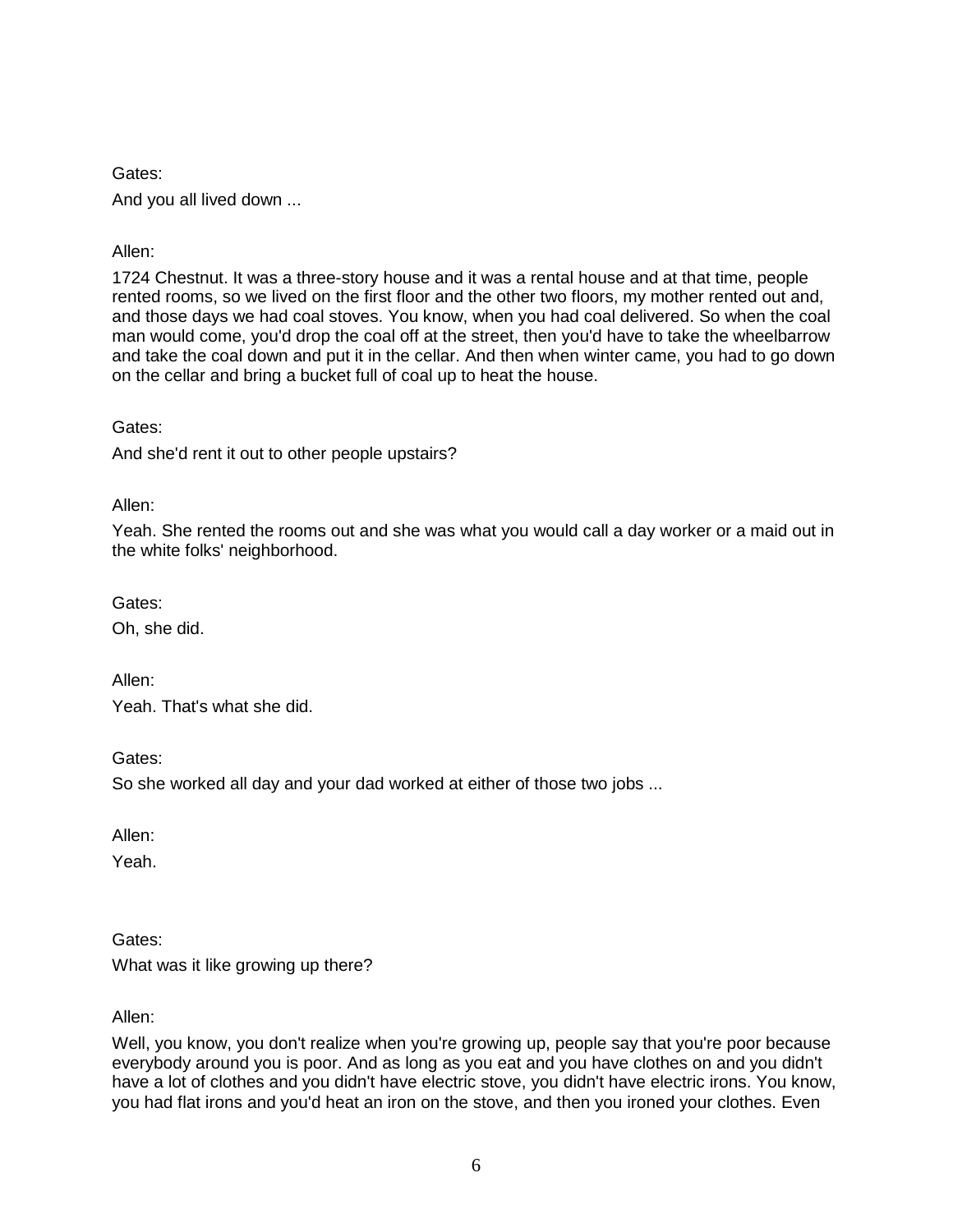though we had a bathroom in the house, it was on the second floor ... my mother had a bathroom on the second floor and on the third floor, but we lived so, but we took a bath in the tin tub because we were not allowed to go to the second and third floor because they were rented out.

### Gates:

You took a bath in the tin tub?

Allen: In the tin tub. Yeah.

Gates:

I remember doing that (inaudible).

#### Allen:

And you know, you had a coal stove in the kitchen and this is the way, you know, and like you say you cook, but you don't realize that other people are living different because everybody that lives in your neighborhood's living the same way.

Gates:

Does any of your art that you do reflect those days? Allen:

No, my art does not reflect African-American history at all. No. Because I do Shibori dyeing and that's a Japanese technique. As I grew up the only art class I took was at Madison junior high. And I took it from a lady named Ms. Hattie Fig. And she lived she was an art teacher and my grandmother lived in the east end of town, off ( ) street. And Ms. Hattie Fig lived up the street, but she was my art teacher. And that was the only art class that I had.

Gates:

In middle school?

Allen:

And it was not middle school. It's called junior high. At that time, it was 6, 6, 3, and three. There was no middle school. It was seven, eighth and ninth, 10th, 11th, and 12th grades. Yeah. And so I had just had one course I did take a music class.

Gates:

Was it good?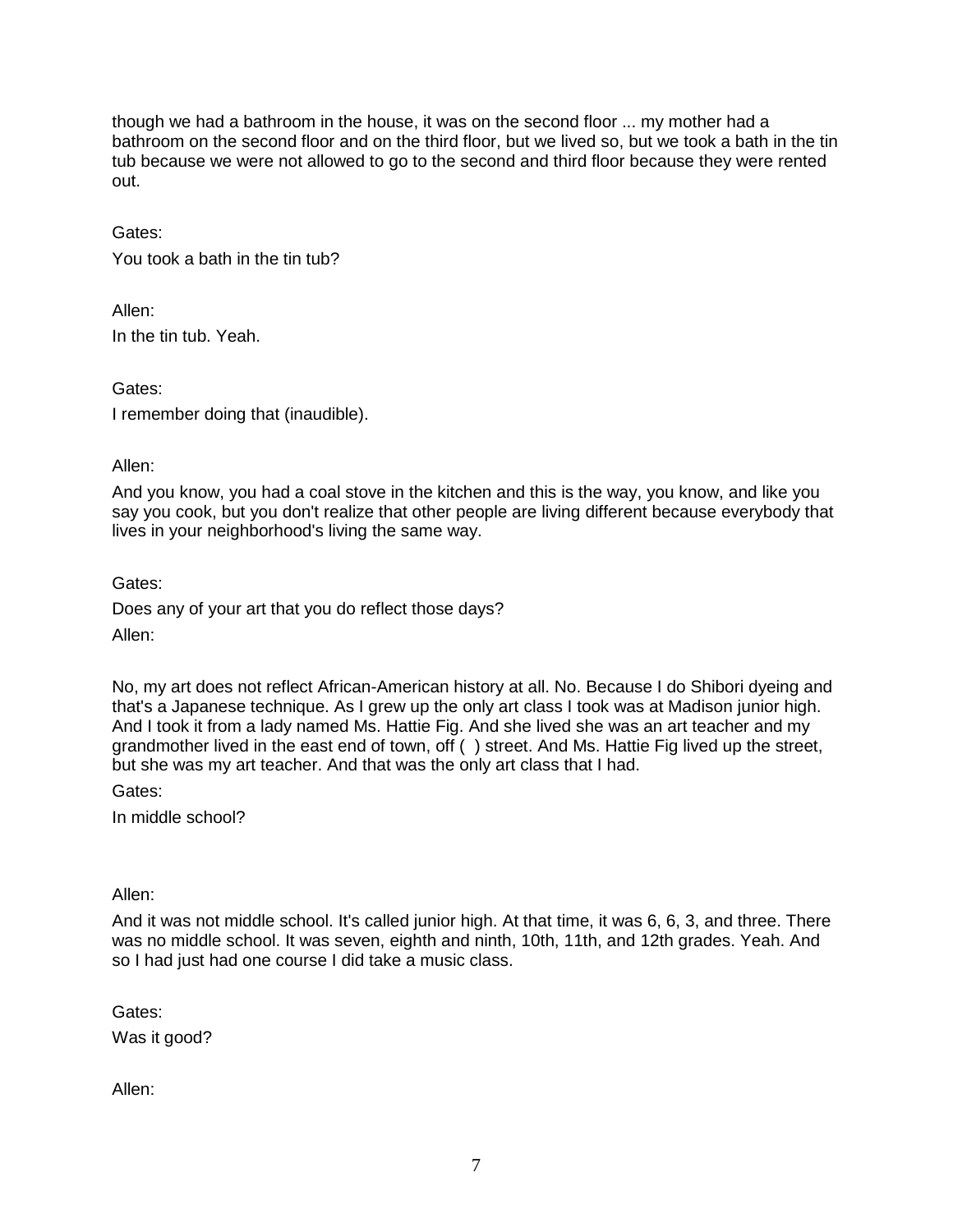Well, I enjoyed it. I enjoyed it. I enjoyed it.

Gates: What did you learn? Allen:

Just mainly we did watercolors and paint, you know? And that was all that I did. Yeah.

Gates: Did you feel like you were an artist?

### Allen:

No, I didn't feel like I was an artist. I was just feeling like I was doing what was required to do at that time. Now you have magnet schools, but there, you just had, you did routines, you had English, math, science, and then you had your electives. And my lectures, like, you know, like with their time we talked, we took sewing, you took cooking, you took typing and you took, and you took music, but that was all part of the day. Doing requirements. And I feel like at that time ...

Camera man:

Hold on. Ask your question again.

Gates:

You felt like it was like requirements to do art.

Allen:

In other words, I just took routine courses that were assigned, that were assigned to me. Yeah. And when and because you had no choice you otherwise, when you went to the seventh grade, you took certain subjects, other words, they were required subjects. Yeah. And there were only, at that time, there were only two black African-American junior high schools in the city of Louisville that was Jackson junior high and Madison Street junior high school. I went to Madison Street junior high, and it was located between 17th and 18th on Madison Street. Well, I lived at 18th and Chestnut, so I walked everywhere because my family never owned a car. And when you think about where I lived, I lived a block from where I went to school, where I went to junior high and I lived about three blocks from where I went to elementary school. And when you talk about, when I went to junior high school, when I went to senior high school, Central high school, I lived 10 blocks so I walked those also. That was pretty good. So every day you walked everywhere, you didn't know, because at that time they had street cars.

Gates:

The older you got, the farther you walked.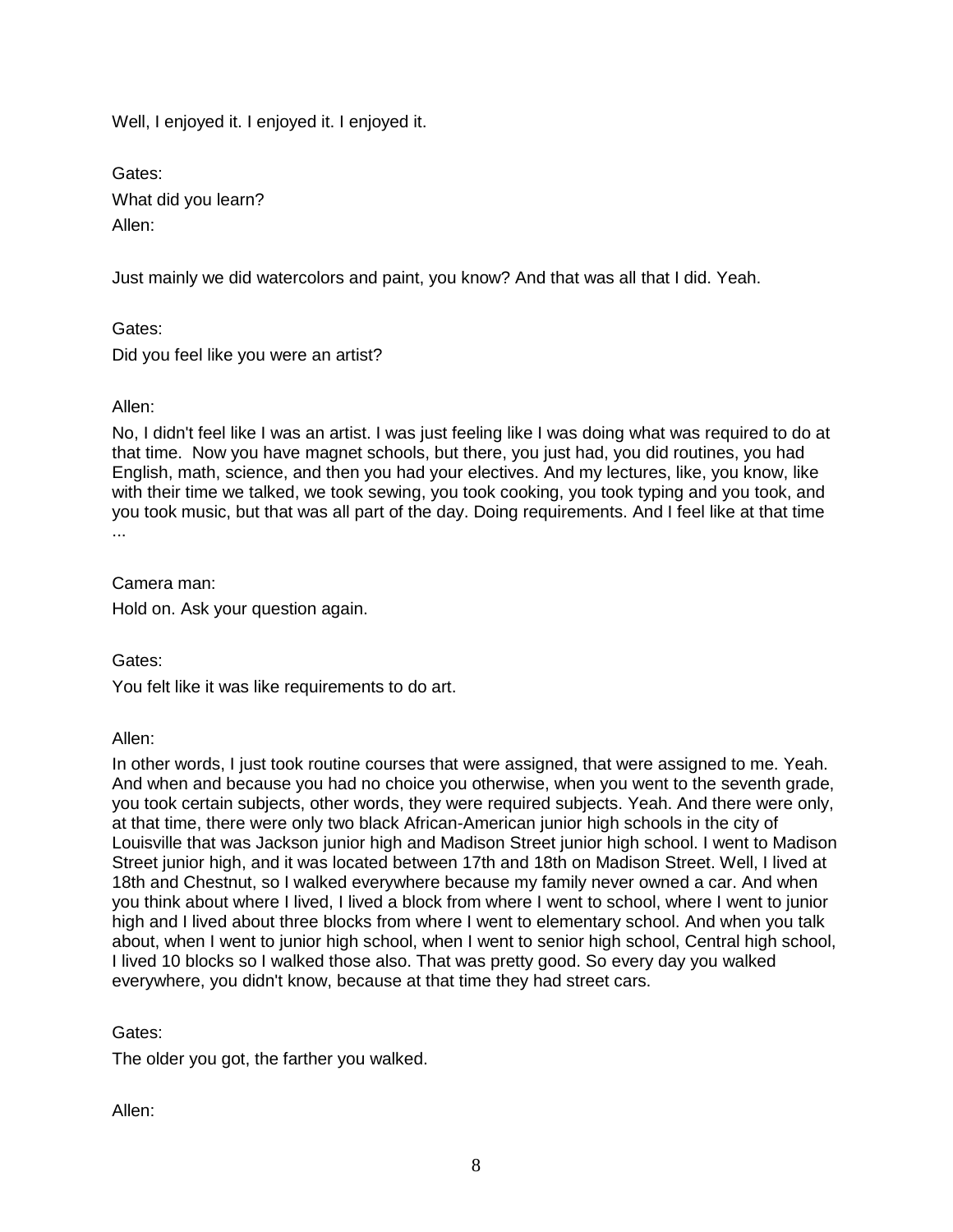That's right. Yeah. You walked, that's true.

Gates:

So you're growing up in a segregated community. Did you feel that?

Allen:

Well, you didn't know you were segregated as such, you know, in our particular neighborhoods, but when you went downtown to Fourth Street, you could not go into stores and try on clothes. Yeah.

Gates: How did that make you feel?

Allen:

Well, we ended up ... Most of our clothes when I was a child were used clothes. We went to used clothing stores. So other than buying shoes, we never bought anything new.

Gates: In the community?

Allen:

Yeah.

Gates: And you belonged to a church then?

Allen:

I belonged to Plymouth Congregation Church right there at 17th and Chestnut, which was on the block from where I lived. And there was also a community center that was called Plymouth Settlement House, which was next door to Plymouth Congregational Church. And that's where I did all my crafts and stuff there. Mainly. You didn't, you didn't think about them as being art classes, but you did craft classes.

Gates:

You did that after school or something?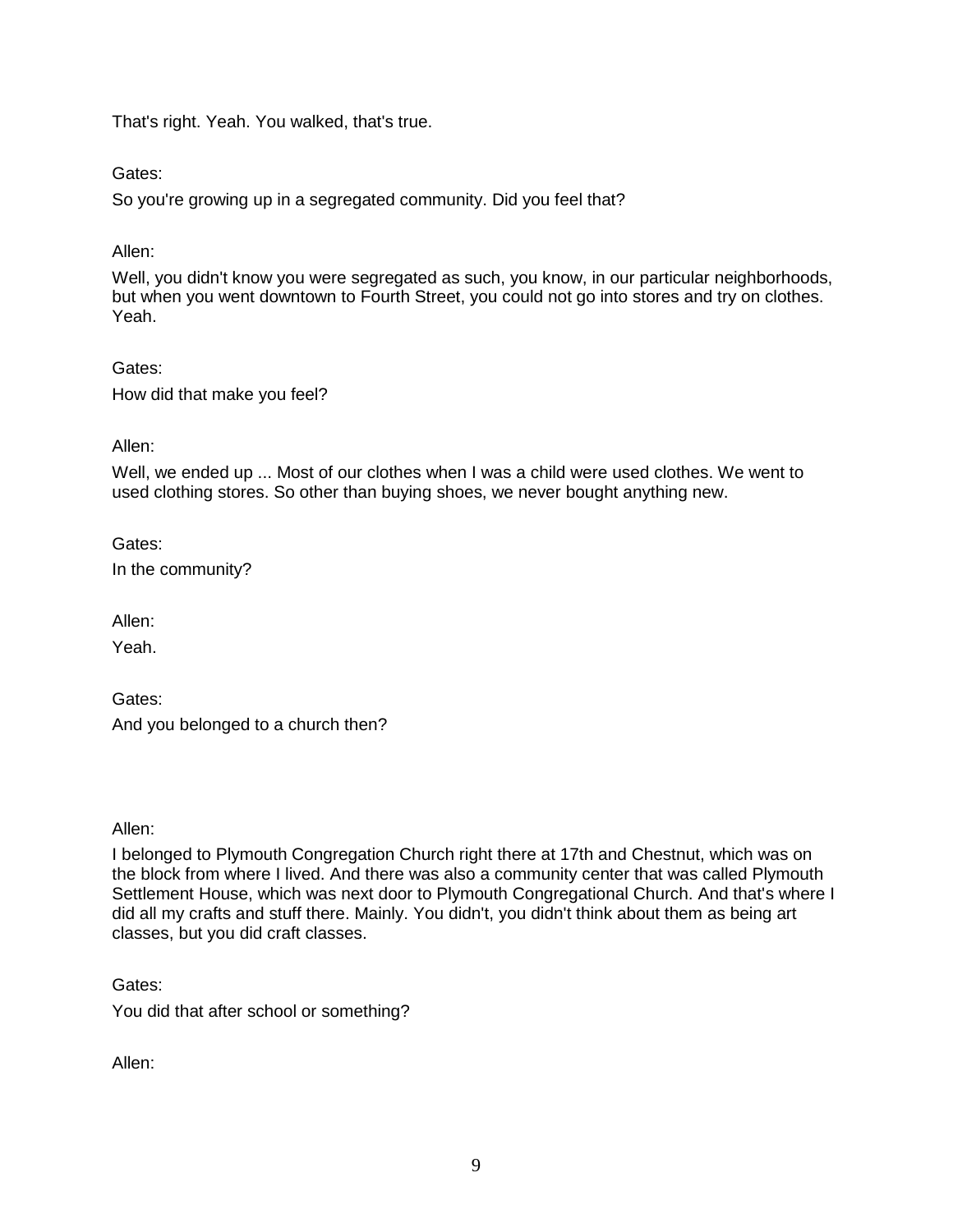After school. Uh huh. Plymouth Settlement House was something that was started years ago. I can send you information about it. It was started by a white community, but it was located between 16th and 17th next to the church.

Gates:

So you'd come home from school and walk over there?

Allen:

You just walked up the street there. Yeah. And at that time and also within that block, within the two block area you had the swimming pool, which was right there, it was at 17th and Magazine, which was a block south of Chestnut Street. And you had the high school, the junior high school, which was one block to the north of Chestnut Street.

## Gates:

Did you have all these stores, black businesses there too?

Allen:

At that time, other than the beauty shops, I don't remember going to a black grocery store at all. They were Jewish stores.

Gates:

Had the Jewish community lived there before the blacks came in?

Allen:

Now that I don't know. This was in the 30's.

Gates:

Okay. That's what happened in Cincinnati is that Jewish communities were in the west end of Cincinnati. And then they went up the hills and the blacks came in from the south.

Allen:

The area that I was in was all African-American. Yeah. Yeah.

Gates:

So what about the funeral homes?

### Allen:

Well, there were plenty funeral homes in those days, and there was one across the street that was at 17th and Chestnut between 16th and 17th on Chestnut, Mumford and Johnson Funeral Home. And they had two boys Howard and ( ). And so we played ... we would go play with the kids would play in the funeral home, and then with the funeral home and later on at 18th and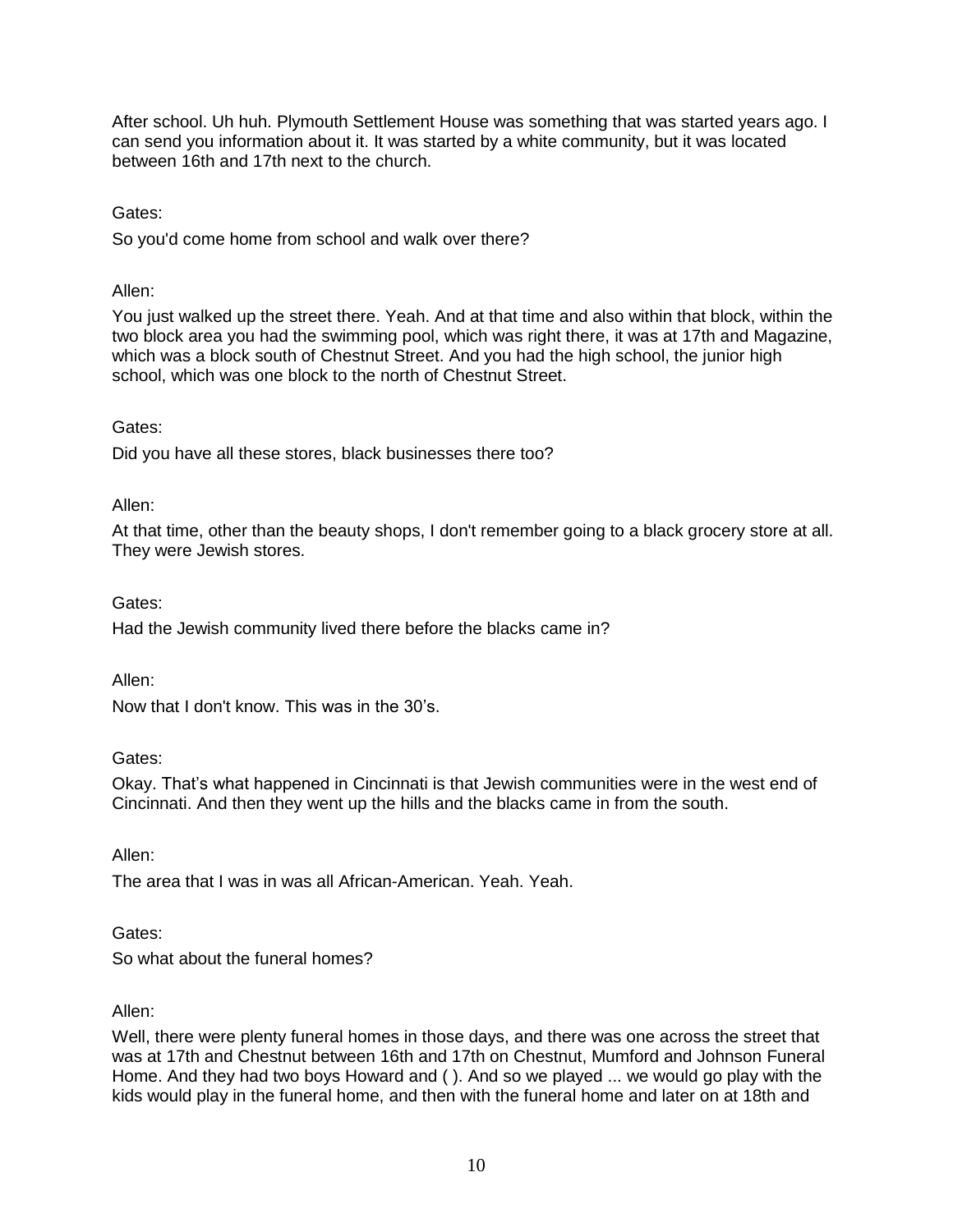Chestnut, which was just four doors down from where I lived and, you know, was just... That was it.

Gates: Where they owned by blacks?

# Allen:

All blacks. Yeah. Because you were buried by black funeral homes. Yeah. Yeah. And then, but they're the only one black business that I remember is the Travis body shop and it was right next door to the funeral home. Okay. Yeah. And it was on 18th street ... it was between Magazine and Chestnut. In other words, you're talking about within a four block area that was more or less where I ... because we weren't allowed to walk anywhere hardly. So you were, it was very confined.

Gates:

I interviewed other African-Americans who talked about that period of ...

Camera man:

(inaudible).

Gates:

I'll stick my head out the window and tell them to go away. What was I saying? I forget. What I did I just ask you?

Allen:

I was what I was saying. Is that the name normally with...?

Gates: Oh, I know. Go ahead...

Allen: In other words, I more or less...

Camera man: Hold on.

Allen:

That's the air conditioner. Yeah. I don't know. What I was saying is that I more or less lived within two blocks, either side, Northwest, north, and south, you know? So that was more or less your, your, everything that I attended to was within walking distance within a two block area.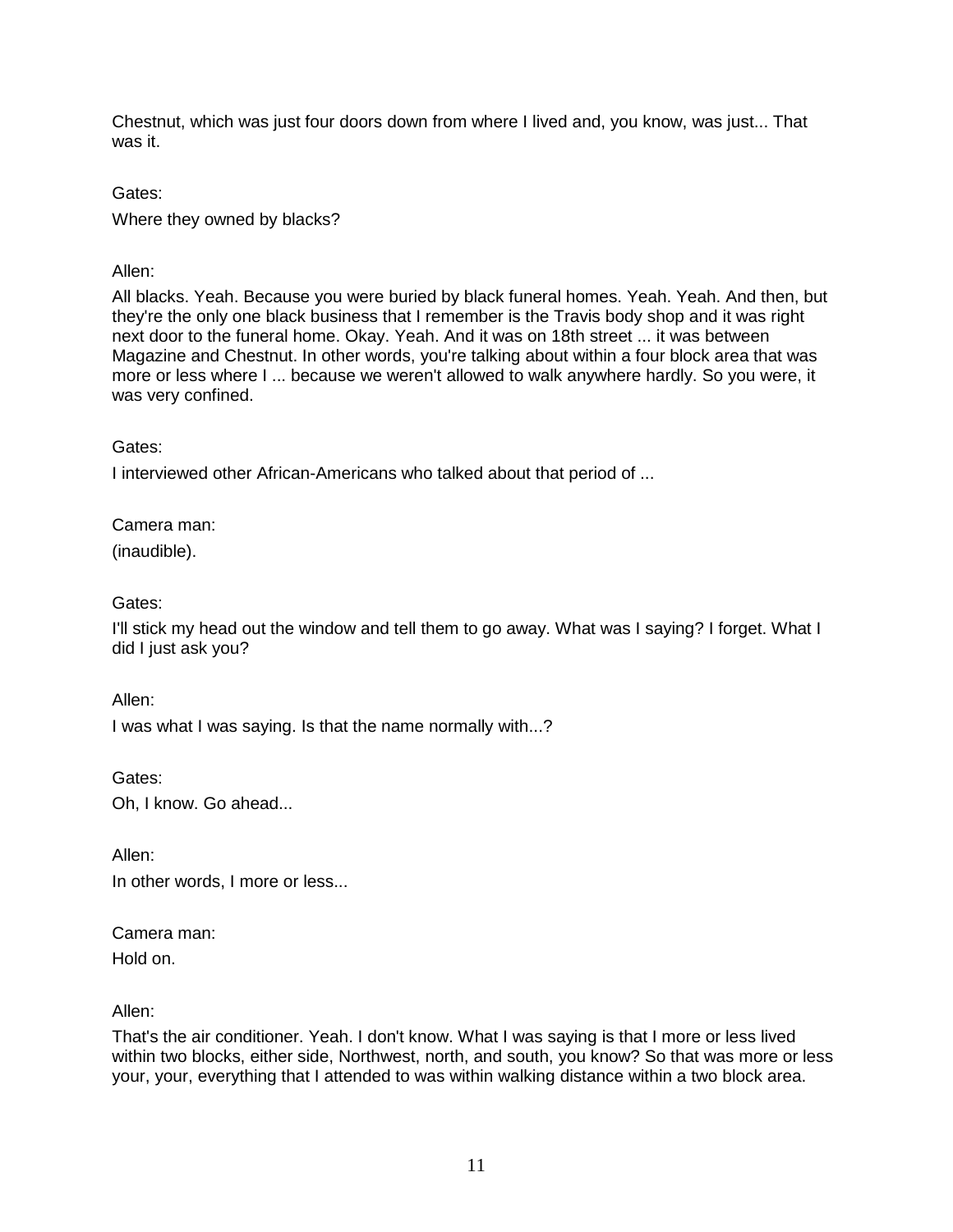I was saying that I had interviewed African-Americans from that time period before. And they talk about the community as being a little bit more caring for the kids that people would watch over other people's kids...

### Allen:

Well, actually, you think about that. And I still believe that if you live in a neighborhood that you are responsible for, not only for your own children, but for your neighbor's children. And this is what I found out when I was raising my children, is that everybody looked after everybody else's, you know? And it was responsibility, but nowadays is that people do not have respect for themselves or for other people I find out. Is that everybody's for themselves.

### Gates:

You work a lot with a lot of community programs, don't you?

Allen:

Well, I do a lot. I still do a lot in the community. Yeah.

## Gates:

We'll get into that a little later.

Allen:

Okay.

Gates: How about black teachers?

Allen:

All your teachers were black. So you went to all black schools and, and when you sat down and think you gain your values from your teachers, how you look and how you dressed. And in those days, teachers dressed every day, they were stockings, they were high heel shoes. They wore suits, they were dressed and to compare, when I went to school and what you see today, there is no comparison. The teachers do not dress. You, children do not have an example of how to go to apply for a job because teachers, they are not being dressed. When they go to school. Now they wear slacks, they wear blue jeans, they wear tennis shoes. And those days you didn't, people didn't wear tennis shoes in those days.

### Gates:

Well, I'm amazed when I go to church sometimes to see people underdressed.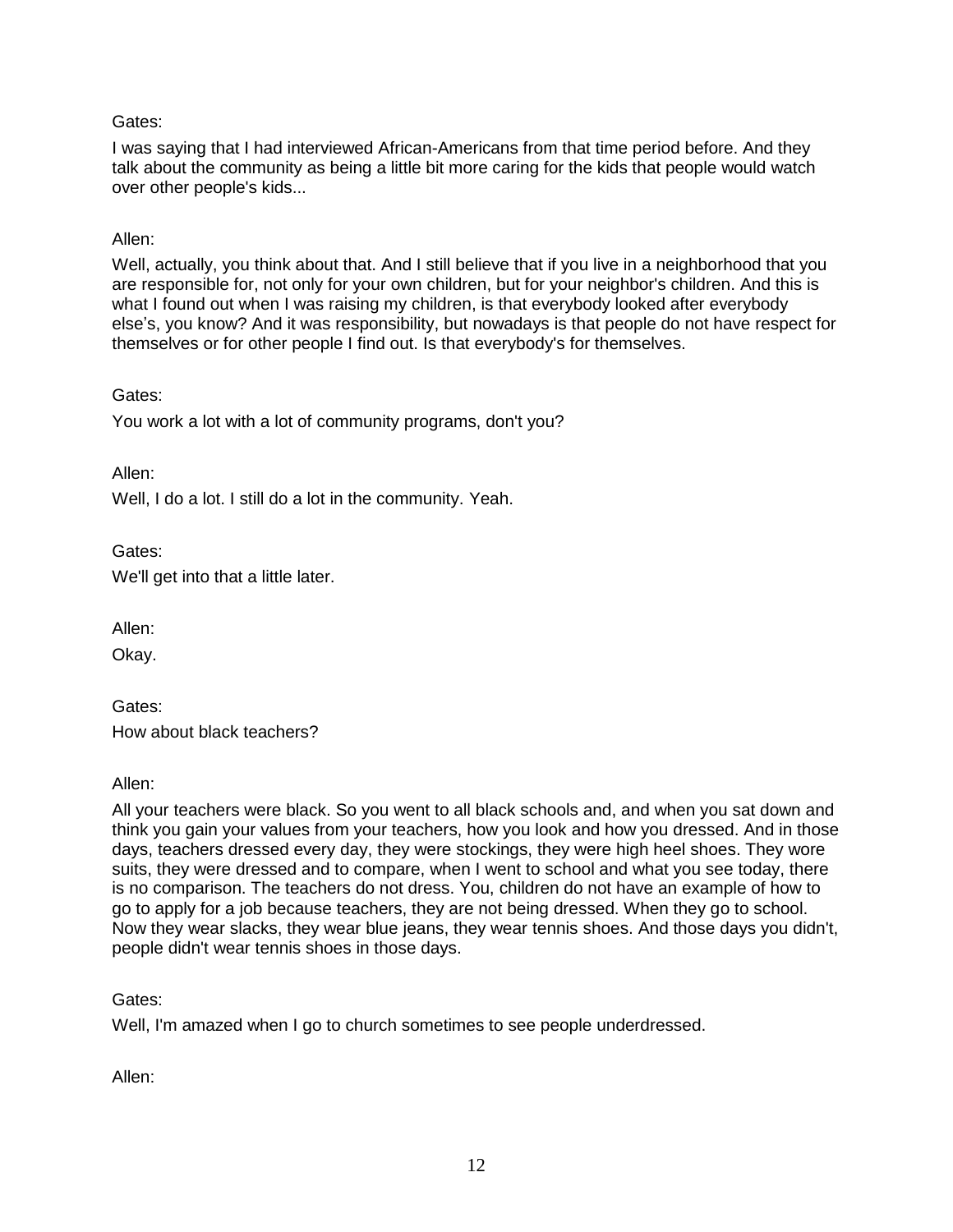Yes. Yeah. But, but like I say, that that was what I grew up with, you know? Yeah. And even when I went on my first job, you couldn't even wear a pants. And so the whole period of time has changed. Is that music?

### Camera man:

It creeps in. I mean, when she's talking, it's so far in the background, you can't really hear it, but steady presence there. Yeah. I think we'll be good. If it doesn't get any louder.

## Gates:

Okay. So any memories you want to talk about growing up?

## Allen:

Well, I just want to say that when growing up, I feel like the education that I got in the all black schools by all black teachers was exceptional because I came up where I had to take all science classes, all math classes. And at that time you had to take four years of language, foreign language. And those, what you call were ... in other words I took pre-college courses. And you didn't have a choice because if you thought you wanted to go to college, you took precollege courses. So I went all the way, all the way through. At that time, they only taught up through geometry. Analytical geometry, but I took three years Latin and one year of French, you know, and this is in junior and this was in high school see, and nowadays I had a young lady to tell me, she said, I took Latin.

### Allen:

I said, I took Latin in the ninth grade. And nowadays ... But now our schools are there. There are different, they're not teaching really. I think basic education. They're teaching. They're more or less focused on what you call magnet schools. And they're just, and they're just very narrow focused. But if you don't, but so if you're not majoring in these, when you come out of high school, you're really not prepared. And at that time in junior high school, you had what you call trade courses. You had carpentry, you had tailoring, you had printing, you had printing presses and in junior high school. And then you had, you had drafting, you had mechanics. And so you, you were exposed to what you call industrial arts at that time, plumbing, electricity auto mechanic. But nowadays you have to come out and either pay to have these courses, take these courses. Now, when they were part of the school system.

### Gates:

You think that was more in the black community, they were training for those kinds of things or the white community had the same thing?

## Allen:

Well, if you listen to people talk now industrial arts should be taught in the high school, but it was taken out. When my son, he took cooking and my son, this was in the seventies, he was taking cooking, but I don't know when they took the industrial arts out of the school system, but it was part of the school system.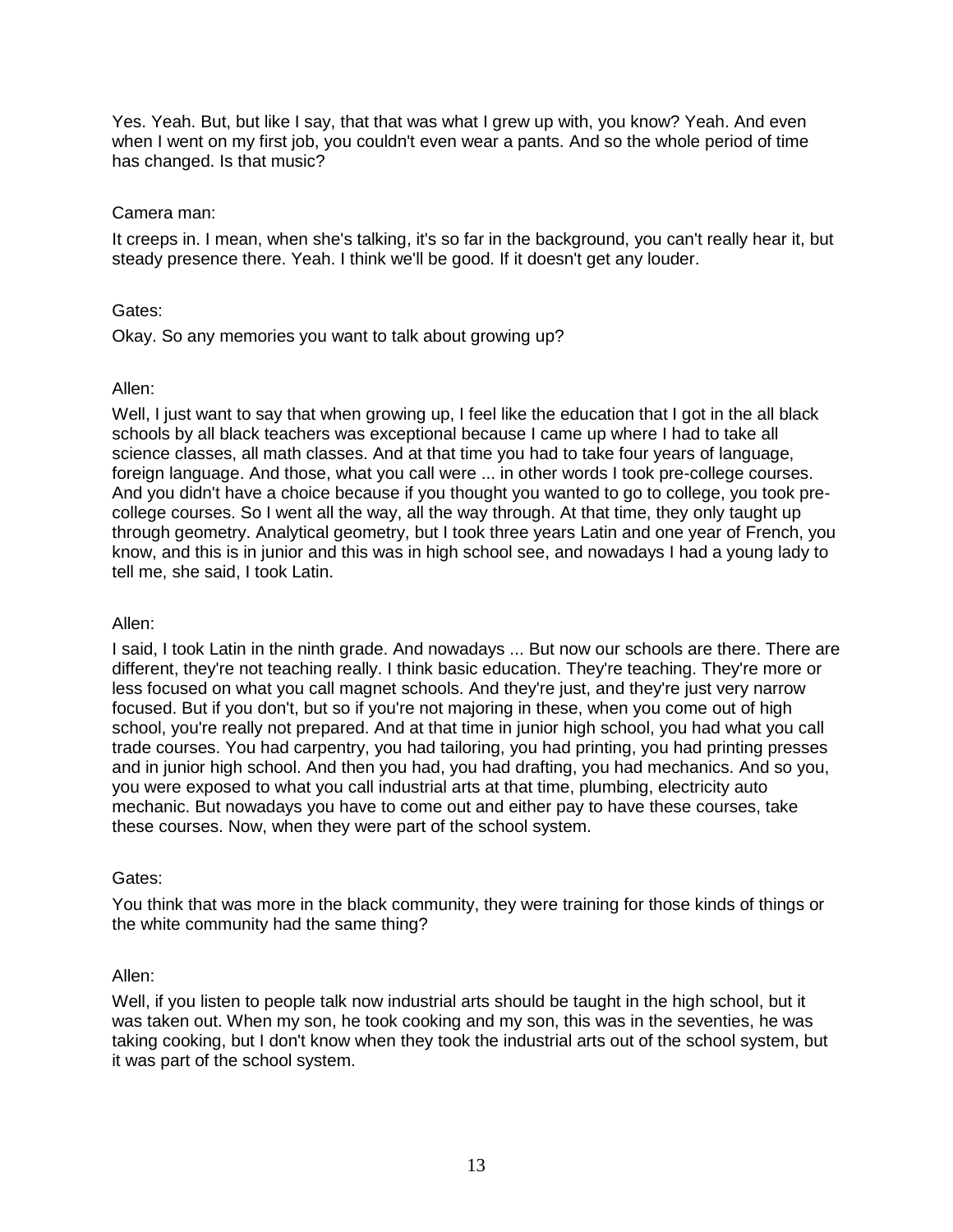You took a lot of classes that helped you with your art later on?

Allen:

I didn't do any art classes at all.

## Gates:

I mean, like taking these industrial art things that helped you.

## Allen:

I did not. What I'm saying is that ... what I'm saying is at that time they called it the Smith Hughes course. And if you were not prepared to go into college, you took Smith Hughes courses, and you took so many hours of a trade plus so many hours of academic. Yeah. So that, that was called a Smith Hughes. But what I was stating is that industrial arts prepared people to come out and get a job when they, when they graduated from high school, which is what they're not able to do now.

Gates:

So you were taking what my school would have called college prep?

Allen:

That's what I took. Yeah.

Gates:

Why did you decide you wanted to go to college?

Allen:

Well, my parents only went to the eighth grade. And you looked up to your teachers and you knew that they had gone to college. And so you use them as examples, you know. And that's what I used as an example. So I wanted to go. Yeah.

Gates:

I read an interview that somebody did with you for Louisville paper, and they talked about all these different crafts and things that you learned when you were little. You were a girl scout?

### Allen:

Well see, with the girl Scouts. I stayed with my grandmother in the East End. So my life was spent half the time with my mother sometimes. And then I'd go stay with my grandmother sometimes. And I was a girl scout and this was ... Hmm. I was 8, 9, 10 years old? Girl scout. And that's part of girl scouting, you know? And also at that time we sold girl scout cookies. I think that was the first year. And I have a photograph that was in the Courier Journal of me with a painting that I did. Because I sold the most girl scout cookies for my troop. And that was at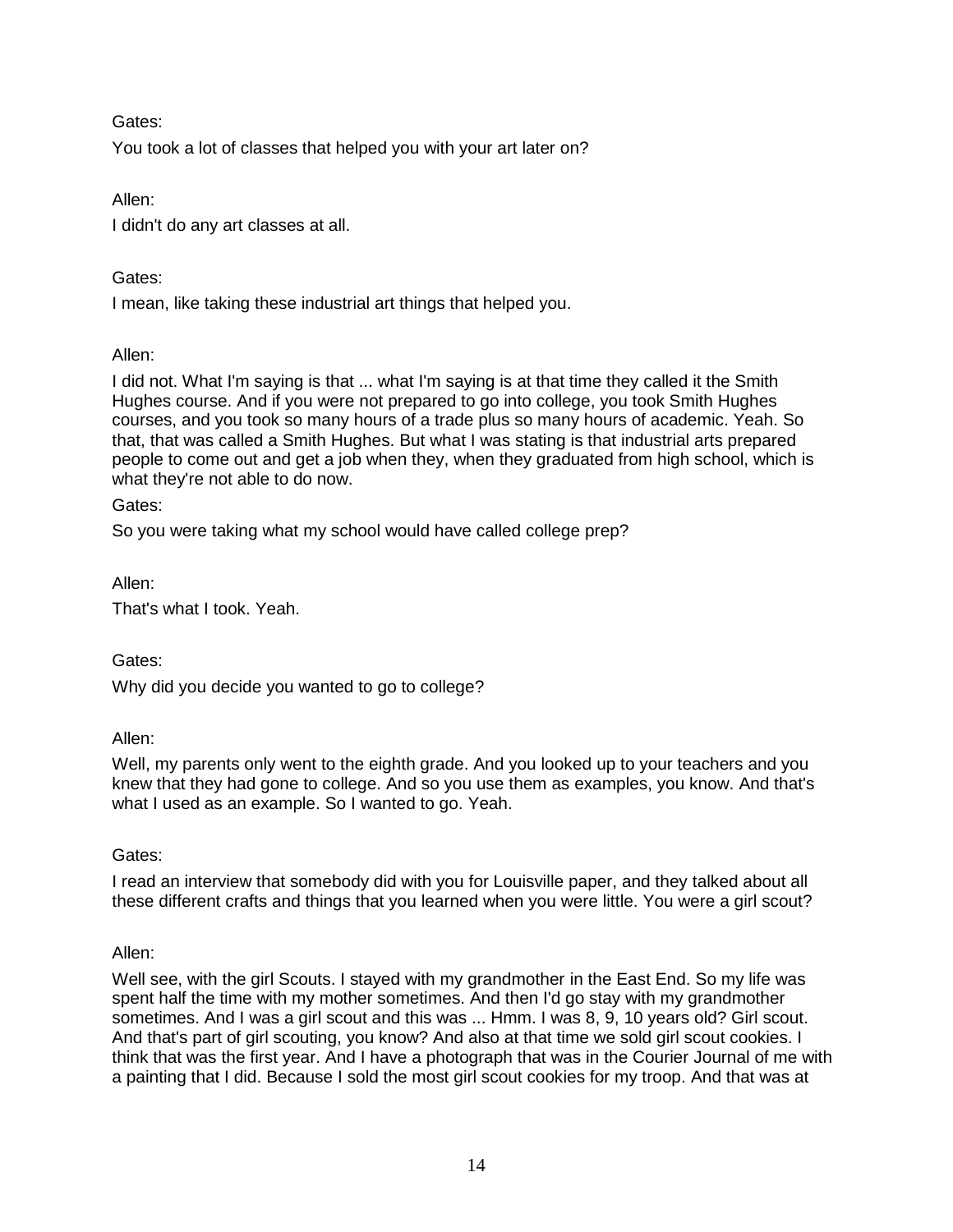Presbyterian Community Center. At that time was, which was at Hancock and Rosaline. And the girl scout leader was Miss Nora Cordery.

Allen: C O R D E R Y. Yeah.

Gates: Was it all black?

Allen:

Everything was all black. You see, there was a black girl scout and a white girl scout. And I did not realize that until I was doing some paperwork. And I think the girls scout troop I was in was one of the first African-American girl scout troops. You know, so I didn't go, I really didn't go to school or anything with anybody white until I went to third year of college. So all my education was in the all black institutions.

Gates:

You became a chemist later on, right?

Allen:

Well see, after I graduated from Central High School in 1949, and at that time, University of Louisville had a black college for black students called Louisville Municipal College. So I went there for two years, went there in 1949 to 1951 and they closed in 1951. And if you would go back and talk about the Day Law. The Day Law was named for a man name Day, which stated that blacks and whites could not go to the same school. And so Louisville Municipal College was formed and it lasted from 1931 to 1951. And when they closed in 1951, I could not afford... Because University of Louisville at that time was a private school and that time, and I did not have enough money to go there. And I couldn't...

Gates:

So it was desegregated then?

Allen:

They desegregated in ... After the Day Laws went out of existence, that's when University of Louisville integrated that's when yeah... And Nazareth College, which is where I ended up going was the first day they accepted African-Americans in 1950 and their first graduates were in 1951.

Gates: Where was that?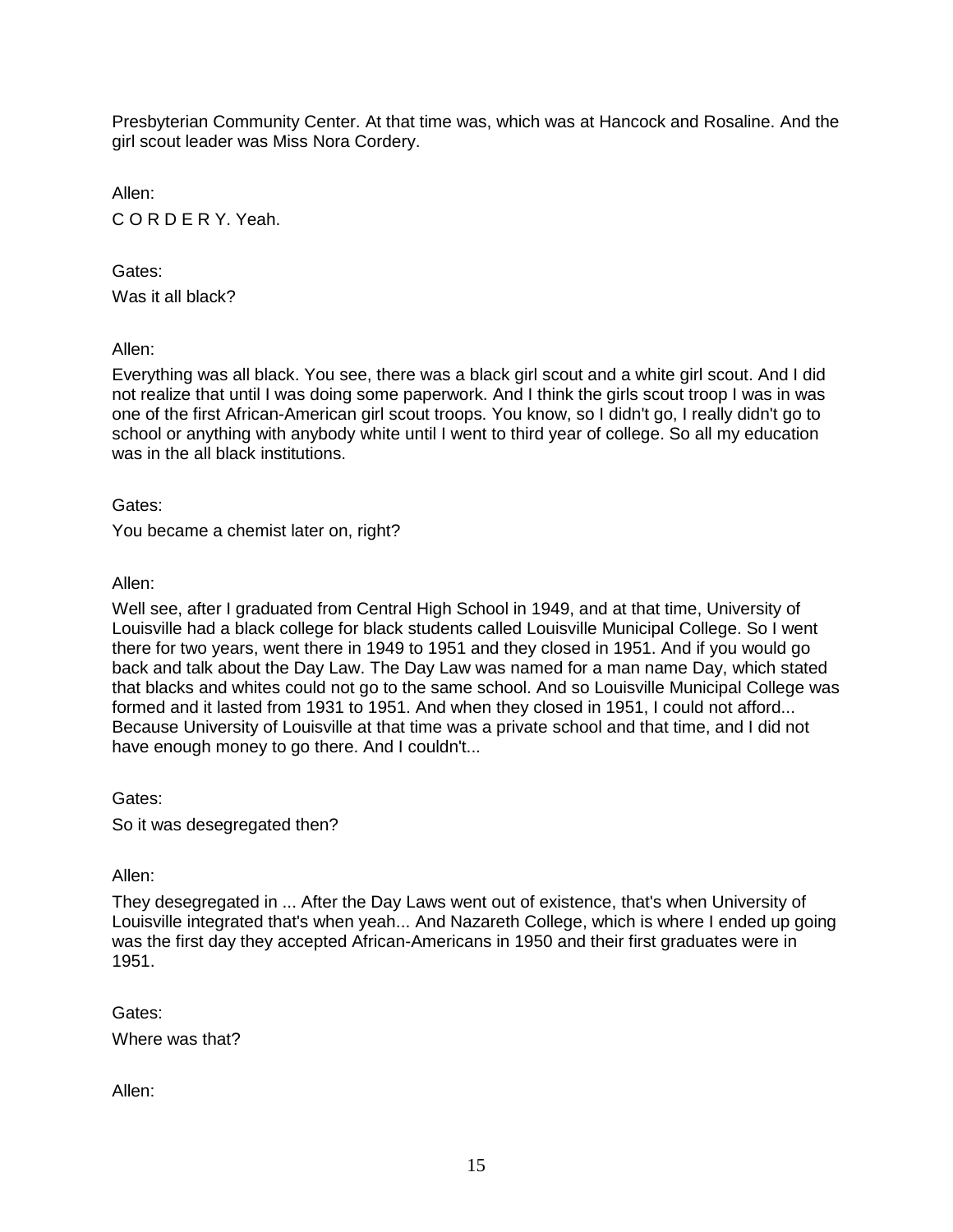Nazareth College is now Spaulding University and this right there at Fourth and Breckenridge where it has always been. Yeah. So that's where ... when I graduated from Spaulding, but that was Nazareth at that time in 19.

Gates:

( ) U of L, the black ( )

Allen:

I went two years at Louisville Municipal College. And that was from '49 to '51.

Gates:

Did those follow you over to Spaulding?

### Allen:

Well, that at that time, all the courses at Louisville Municipal College were mainly all like survey courses, like introduction to American culture, natural history, introduction to social sciences and other words, I was primary ... And then when I went to a Nazareth College, which was the first time I'd ever been to school with a white person, and it was at that time, Nazareth was an allgirls Catholic school at that time. And I ended up majoring in math and chemistry because I got an undergraduate degree with a major in chemistry and a minor in mathematics. And when you were at Catholic schools, I took 12 hours of religion and 12 hours of philosophy. And I took introduction to speech in English and psychology courses. But I did not take any art classes at all.

Gates:

What did you think of the religion classes?

Allen:

Well, I enjoyed them. And I think that, that it really gave me a different insight to things and it get, you know, like ethics, like philosophy, all of those things that people don't even take anymore.

Gates:

I liked Philosophy. It changed my life, kind of.

### Allen:

Yeah. That's what I'm saying. And so it made you think so, but there are so many things that I felt like that I took back ... these are in the '40s and '50s that children aren't even exposed to anymore.

### Gates:

Back then, did you ever think you'd be an artist at all?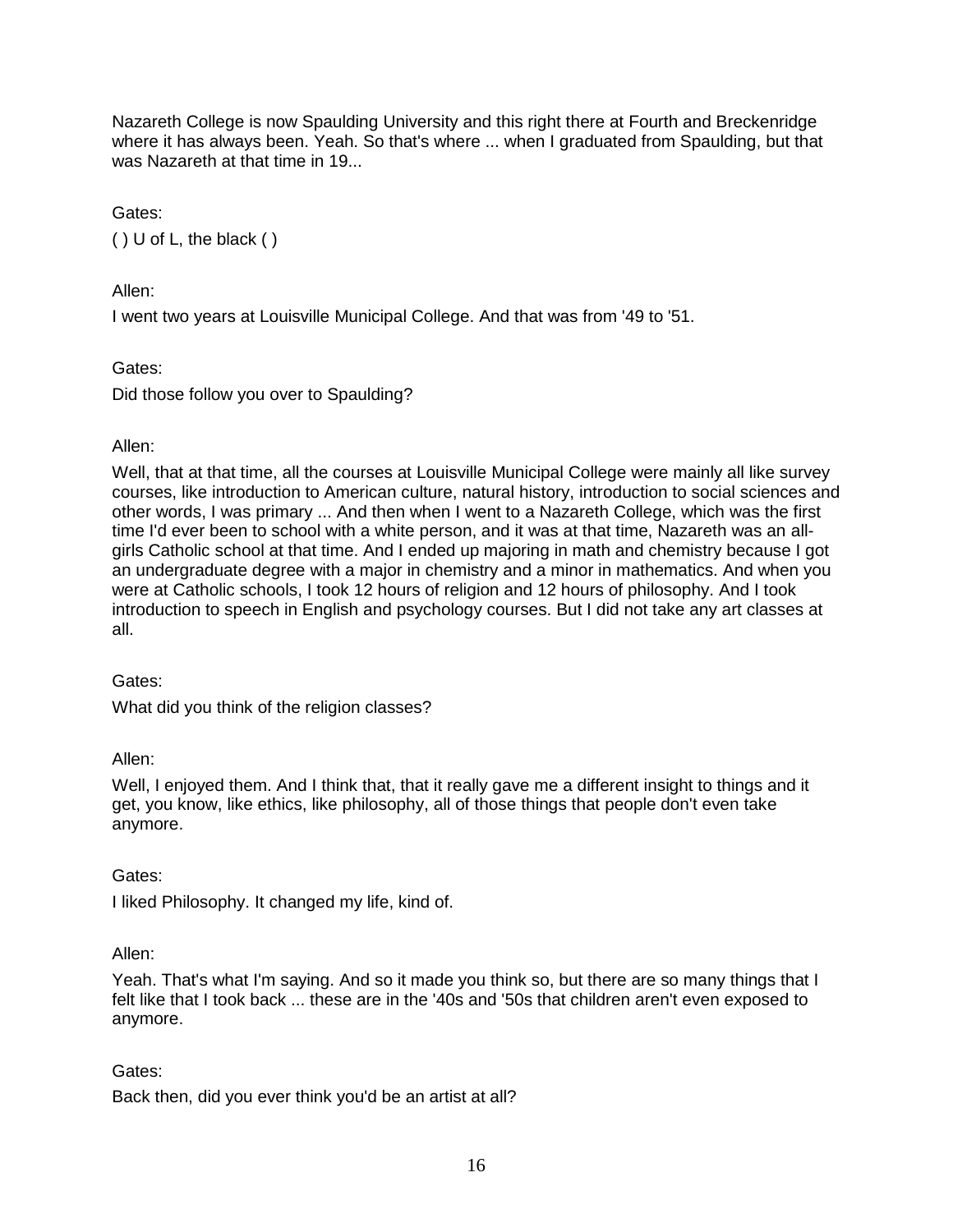Allen:

No, I did not think anything about that at all. I didn't really get involved in, although I've done...Like I sewed.. I learned how to teach art, learn how to sew, but you didn't think about that as an art form, which is what textiles is. It's nothing but art.

Gates:

Who taught you how to sew?

Allen:

Oh, my grandmother. Yeah. She taught me how to sew and I had an auntie ... at that time African-Americans were hired out into the white families to make all their clothes and drapers and stuff. So I had an auntie that's all she did for a living was she was a seamstress. So, yeah.

Gates:

What kind of pieces did you sew back then?

Allen:

Oh, I just made clothes to wear. Yeah, just clothes to wear, yeah.

Gates: With patterns or?

Allen: With patterns. Yeah.

Gates: Did your grandmother make quilts?

Allen:

No. She never made quilts. No, but everything that we made, she made out of what you call cotton flour sacks, you know? Because you know, you didn't buy material. You just took flour sacks and made dresses.

Gates: What did she make?

Allen: Mainly dresses, skirts, and tops.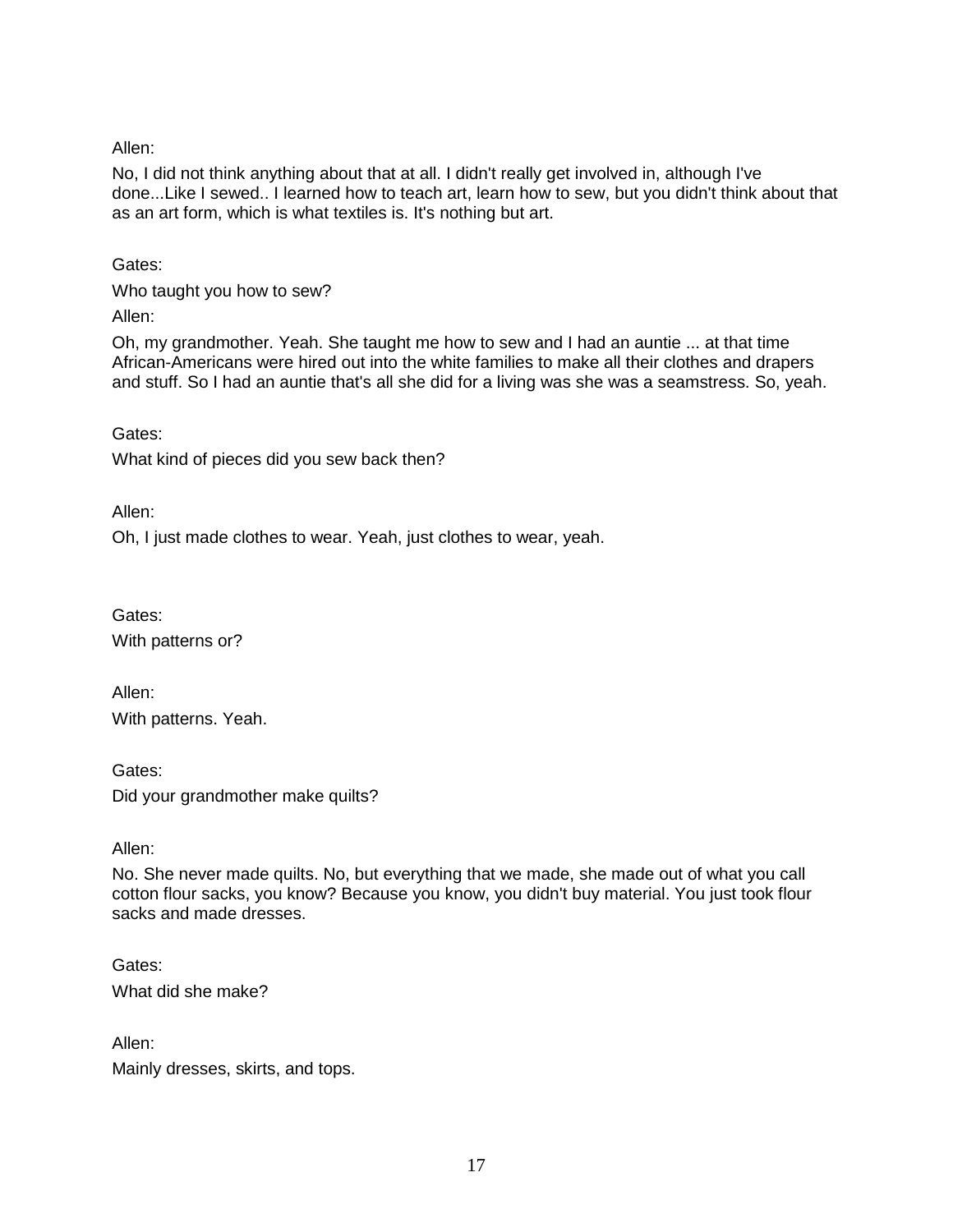Gates: Do you have any pictures of that stuff?

Allen: I don't have any pictures of that.

Gates: But they were pretty nice, huh?

Allen:

Well, yes they were. You know, because like I said, we didn't, we didn't go to the store. I didn't go to store to buy clothes.

## Gates:

Yeah. So you're learning the skills,

## Allen:

Yeah ... with my shibori stitching, it's all hand stitching. All the designs that I make are made by the ( ). I draw them out on paper. They're all graphic designs. I draw them out on paper. Then I stitch them by hand.

## Gates:

Did you think your Grandmother was an artist in any way?

Allen:

Well, you don't really think about things back in those days. It's who you are, you know.

## Gates:

You know, I'm being a folklorist. When I look at art, I have a big wide view. I think cooking can be art. I think sewing can be art. If you're creating ...

## Allen:

Yeah. You know, it's, it's like cooking. It's like my grandmother, she raised chickens because you think about going to the store, we didn't think about going to the store, buying a chicken back in those days, you either went out in the backyard and killed the chicken, or you went to the poultry house and bought a chicken that was up and it was walking around and they killed it for you.

## Gates:

Oh really? You'd pick out the chicken?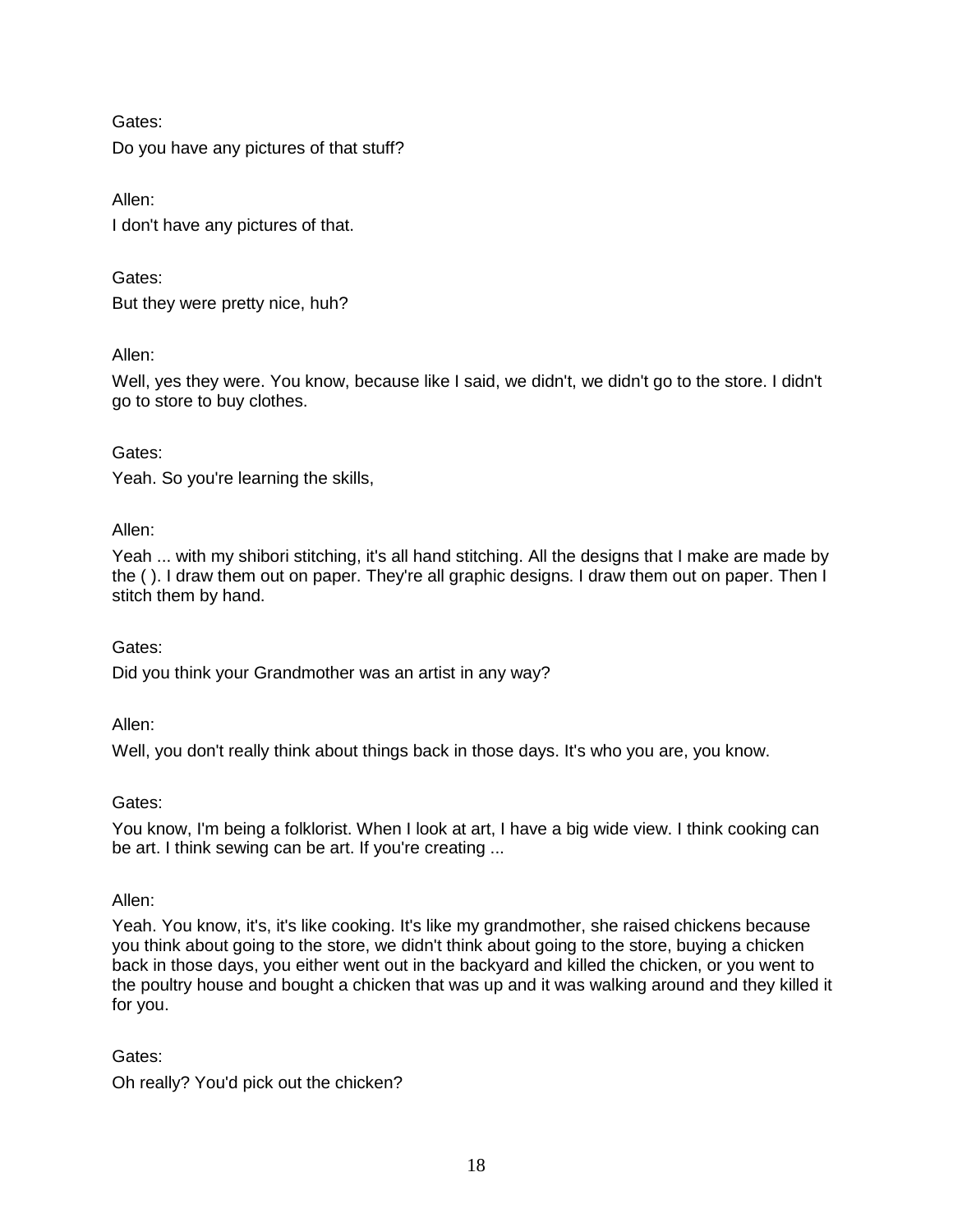### Allen:

You picked out your chicken and they would go kill it for you. Yeah. And then in the summertime, my grandmother, she would go buy chickens. And so she had what you call a chicken coop. And so she raised, she would go in the spring, she'd maybe buy 50 to a hundred chickens. And then she would have she and she raised ... at that time she raised turkeys for Christmas and Thanksgiving. And you couldn't put them on the ground. So she had them in the garage.

Gates:

You couldn't raise them on the ground?

Allen:

No, she didn't put them on the ground. No.

Gates:

How come?

Allen:

I don't know why. That's what she did. And she had them up, raised them up and had them up in the garage. But up off the ground.

Gates:

Did she raise turkeys for people in the neighborhood?

Allen:

Just for us. She raised about three. We had them for Christmas. Thanksgiving. Yeah. Nothing was sold. It was just for the family.

Gates: Sounds pretty good. Did it taste good?

Allen: Oh Yeah. Uh huh. Yeah.

Gates:

So you kind of respected your grandmother's work. Cooking and sewing and stuff like that?

Allen:

Well, yeah, I learned how to cook and learned how to make lemon pies and meringues where you beat the meringue with a fork, you know, stuff like that.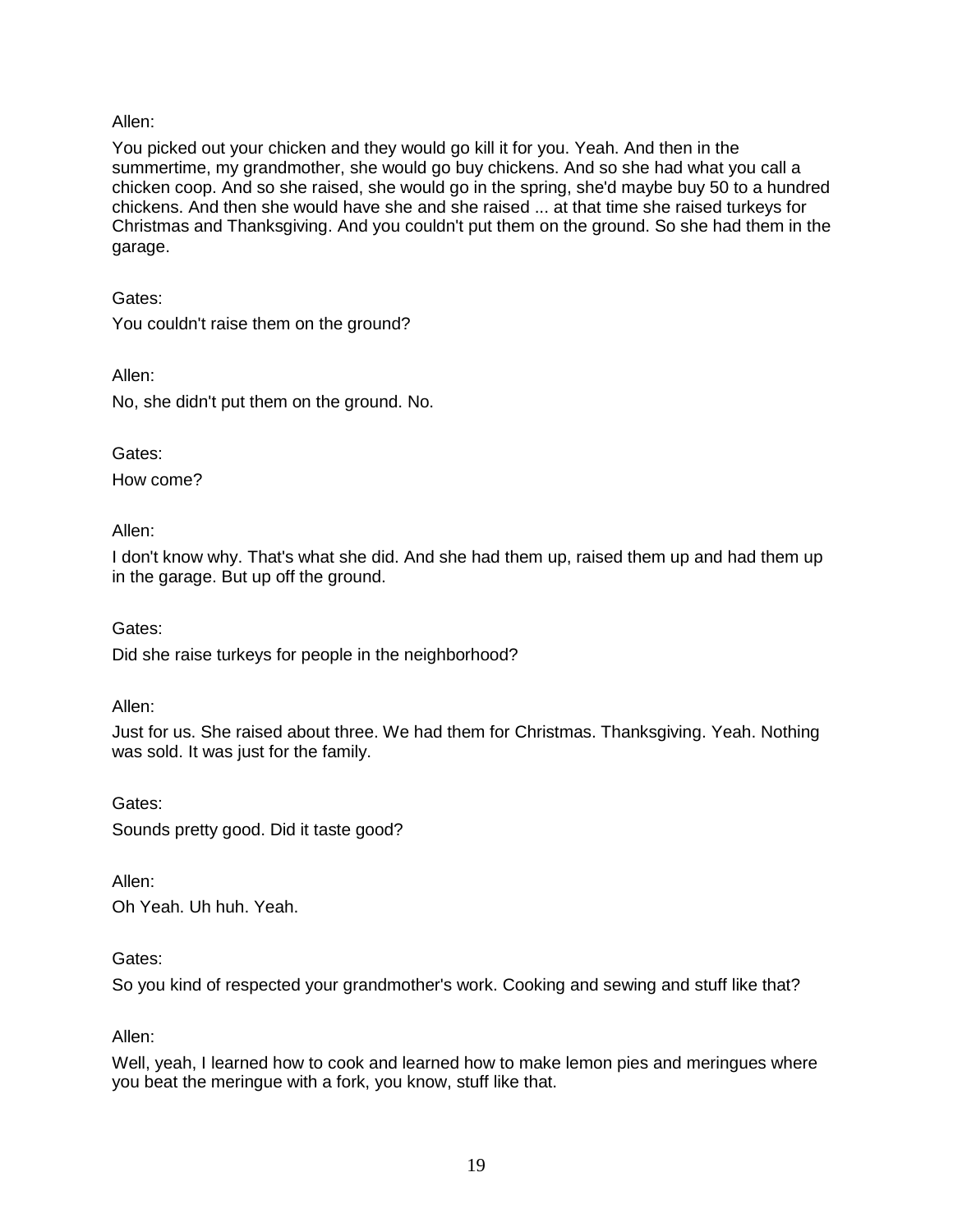Okay. We're on right now. Okay. Yeah. Well, we were just talking about some of the interviews you've done other places.

#### Allen:

Yeah. But Kertis Creative and the Brown family is doing a history of the Brown family. And they're also interviewing employees that worked there. And I was the first African-American chemist hired at Brown-Forman in 1966. And so they'd been interviewing me and they did, they did an interview over there. And then I, they did a walkthrough and we went back to Brown Forman last week. And we walked through the areas where I had worked. And it's so funny when you go into places that have been, that you went, where you started working in 66 and this has been totally renovated. And at that time, the when you walked into where I worked, the lab was in where the, what you call the production building. And when you came into the production building, there was a desk and a Miss Elizabeth sat right there at this desk when you walked in and there was a hallway and this hallway had offices on either side.

#### Allen:

And the lab was in the back of the building. Well, this has all been renovated now. So all this has gone. But when I was there, when I went to work every day, I passed the president and the vice president of the company, George Garvin Brown and William Lyons Brown sat on the left side of the hallway and their secretary sat on the right side. So you pass these offices every day, going back to the lab. Well, the lab is no longer there. It's been renovated has been moved twice while I was there. And it's now office space. And it's like going someplace surreal because it's totally different than what it was. And you just can't realize. And if you hadn't, if I had not worked there, I would have not have known that if there ever been a laboratory there and what I sat down and what I told the interviewer is that I had an opportunity to every day to speak to my big boss, which nowadays the big boss is in another building. And a lot of people don't even know who the big boss is.

Gates:

Did you talk to them every day?

### Allen:

You spoke to them every day and they, and Mr. Lyons Brown had dogs there, what do you call them? Saint Charles spaniels or something like that. And they had, he had this fellow that worked with him and they would bring the dogs to work. And so, you know, you would see this and, and, it was like a family and you just, and you didn't think of them as a boss, but you just pass by and just spoke. Yeah.

### Gates:

So you went to college and got your degree...

#### Allen:

I got my degree in 1953, but I could not get a job in Louisville at that time because they were not hiring blacks at that time and anywhere for a chemist. So my first job, I had in Indianapolis, I worked as a clerk typist. That was my very first job there. And then from there I worked...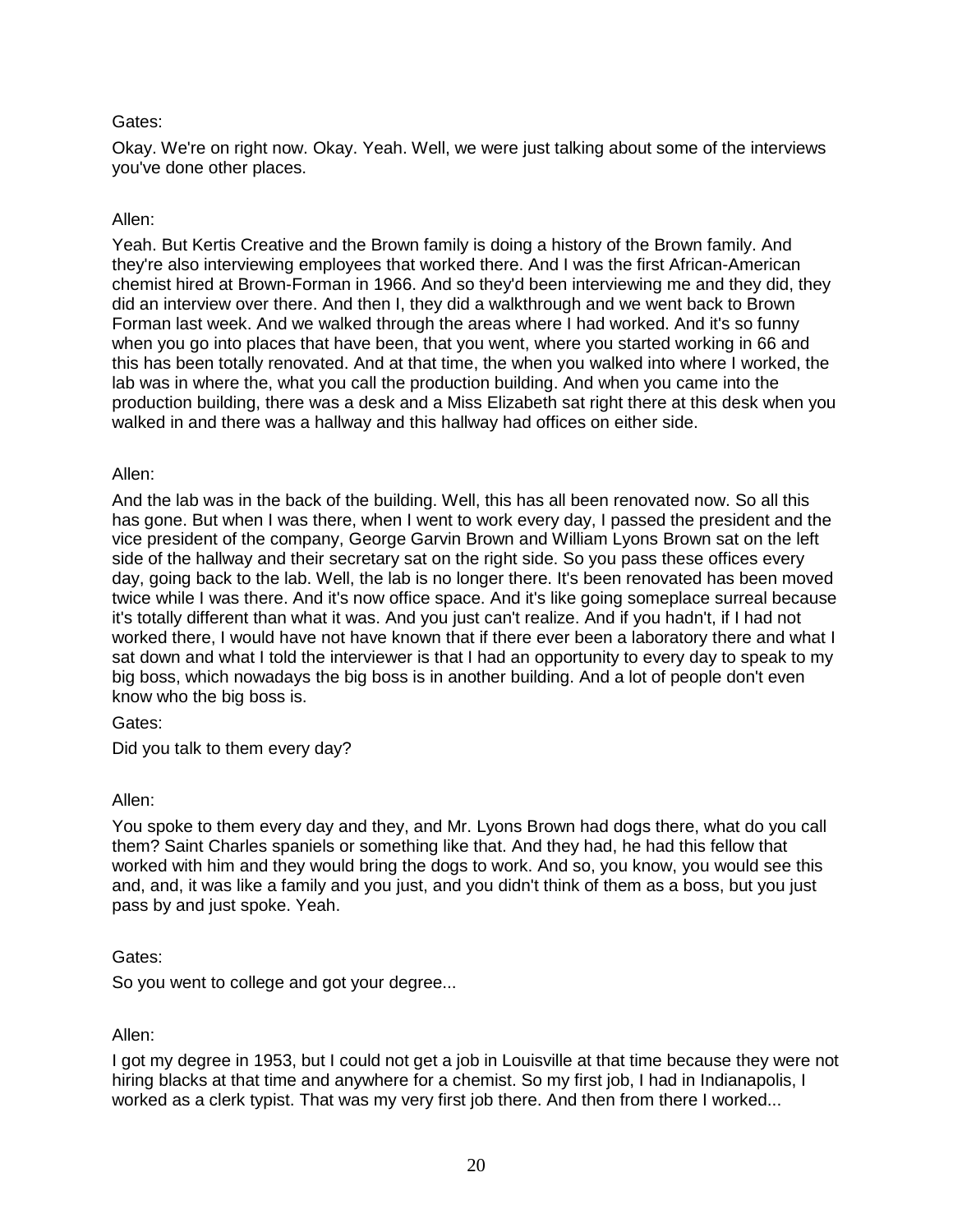Gates: Where did you work?

Allen:

At Fort Benjamin Harrison as a clerk on an army base. I was there. I worked there.

Gates:

As a civilian.

Allen:

A civilian. And then from there I worked at three hospitals. I went into med tech. I really wanted to be a med tech when I was going to college. But that would have been a five-year course. And I wanted to finish in four years. And so I just got my degree in chemistry, but I did lab tech work at General hospital there. And at Methodist and at a community hospital there.

Gates:

You feel like you were doing what you wanted then?

Allen:

Well, I was doing lab work, which is what I really liked doing. Yeah.

Gates:

They'd bring the blood or something like that ...

Allen:

We would go out and get the samples and, in fact, you got to meet the people because you would go out and get the samples and you would come back and analyze the work. Yeah.

Gates:

Why didn't they hire black people to do that then?

## Allen:

Well, I was probably one or two in that lab, you know? Most labs, if you're one or two in a lab you're doing good, even at that period of time in Indianapolis.

## Gates:

Yeah. That was Indianapolis. All those jobs are in Indiana. So you left your family to go to Indianapolis. Well, how did you know there were jobs up there?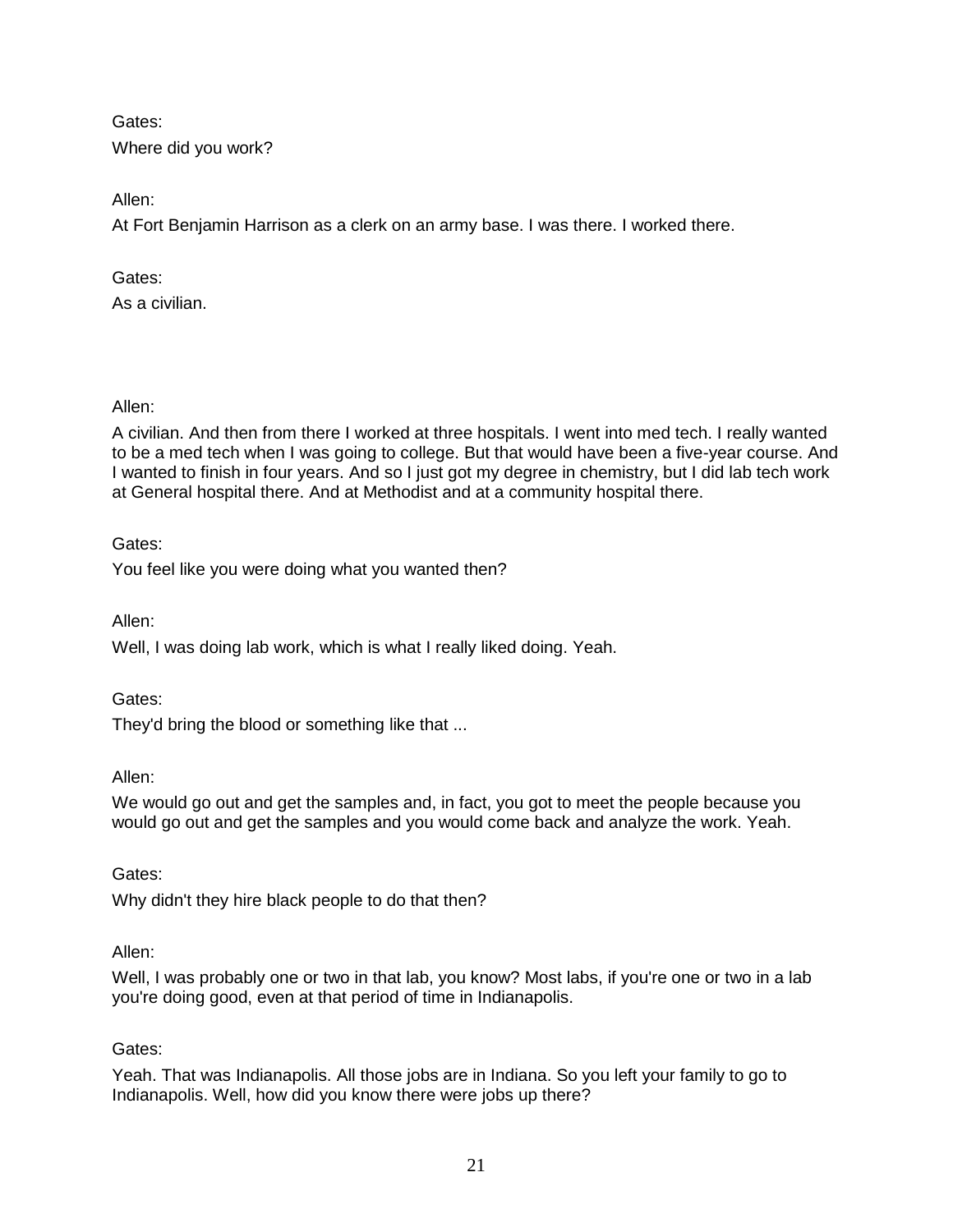### Allen:

I applied for a job for, the civil service. That's why I went there and I had an auntie lived there. I stayed with her. Yeah.

#### Gates:

When I told you I was doing research with blacks and Cincinnati and they told me that Louisville, Cincinnati, Indianapolis was kind of like a circuit of black communities that talked to each other. Was that true?

Allen:

Well, see, that I do not know.

Gates:

Okay. But you had family there.

Allen:

I had family there. So, in other words, when you ... when I worked at ( ) so that was commute every day. So, it was not directly Indianapolis, it was outside Indianapolis.

Gates:

Well, they used the term - And I don't know if I should say it...They called it Nappy Town?

Allen:

They called it Nap Town.

Gates:

Nap Town. Natti for Cincinnati and Nappy for Indianapolis. What was Louisville?

Allen:

I don't know.

Gates:

Okay. So you were working up there by yourself or you're married or?

Allen:

I do not discuss my family life at all.

Gates:

Okay. That's fine. Yeah. But you were up there.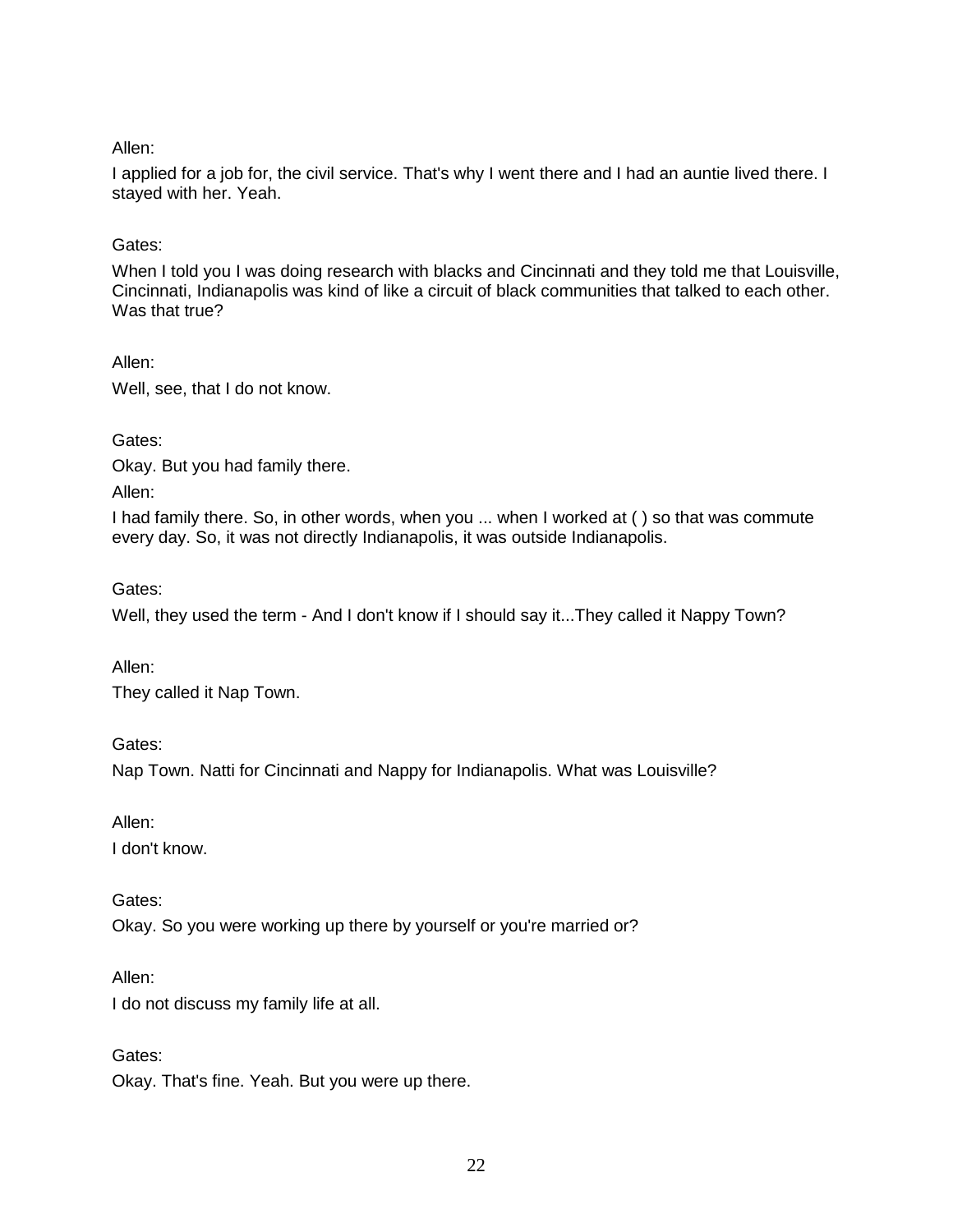Allen:

Yeah. Yeah.

Gates:

I guess what I was getting at: Were you pulled away from your family back towards Louisville?

Allen:

Yeah. Uh huh.

Gates:

... Did you feel like you wanted to go back to Louisville?

### Allen:

Well, I came back to Louisville and worked at a children's hospital here. I worked at children's hospital. And then from there I went to American Synthetic, where I was a research chemist from there. And then from there, I went to medical dental research before I went to Brown-Forman.

Gates: Wow, that's a lot of jobs.

Allen:

Yeah.

Gates:

Why were you moving around so much?

Allen:

In other words, as you get promoted, you want to you know ... And then I left children's hospital. Then I went to American Synthetic and American Synthetic, they closed, they downsized, they were downsizing back in the sixties also. They closed the lab and then I went to medical, dental research. And then there was a lady there ...

Camera man:

[Inaudible].

Allen:

We were talking about medical, dental research.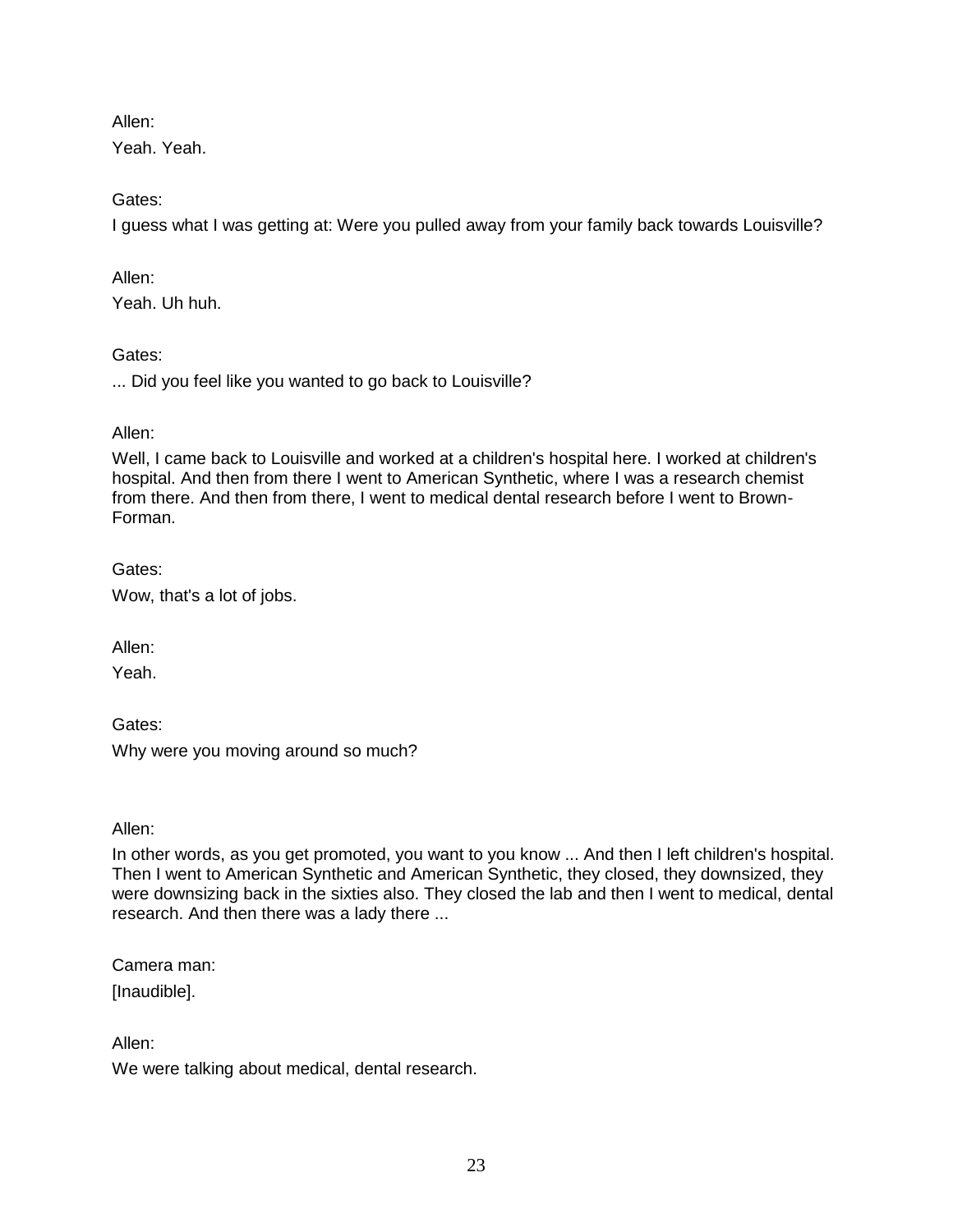Camera man: **Inaudible1** 

# Gates:

Okay. You're working these different jobs, you're a chemist, and you're getting higher ... getting more money, right? And did you look for Brown-Forman or did they look for you?

## Allen:

I went to Brown-Forman ... When was working in medical dental research I worked for Dr. Bronner, I was a research chemist and there was a young lady there whose uncle was over the lab in Brown-Forman. And she asked me, told me to put in an application. And that's when I applied there and I was hired there. In 1966.

## Gates:

Had you drunk bourbon before? Did you like bourbon?

Allen:

Never did drink. Don't drink today. Never did that. I never drank, no.

## Gates:

I work at Buffalo Trace and there's people on the line that have never drink it.

Allen:

That's right. That's right.

Gates:

So, what did you think about going to a bourbon place?

Allen:

You really didn't think about bourbon as bourbon as you think about it today because bourbon is a big name now, but at that time it was a job. It was a job. And I enjoyed it. I worked in the lab with, with four ladies. The lab had four ladies I think was about six or eight men, but there were three ladies, all the area I worked in, there was three ladies in that area. And the other lady worked in sensory, which is sensory lab. Yeah.

Camera man: [inaudible]

| Gates:      |
|-------------|
| (inaudible) |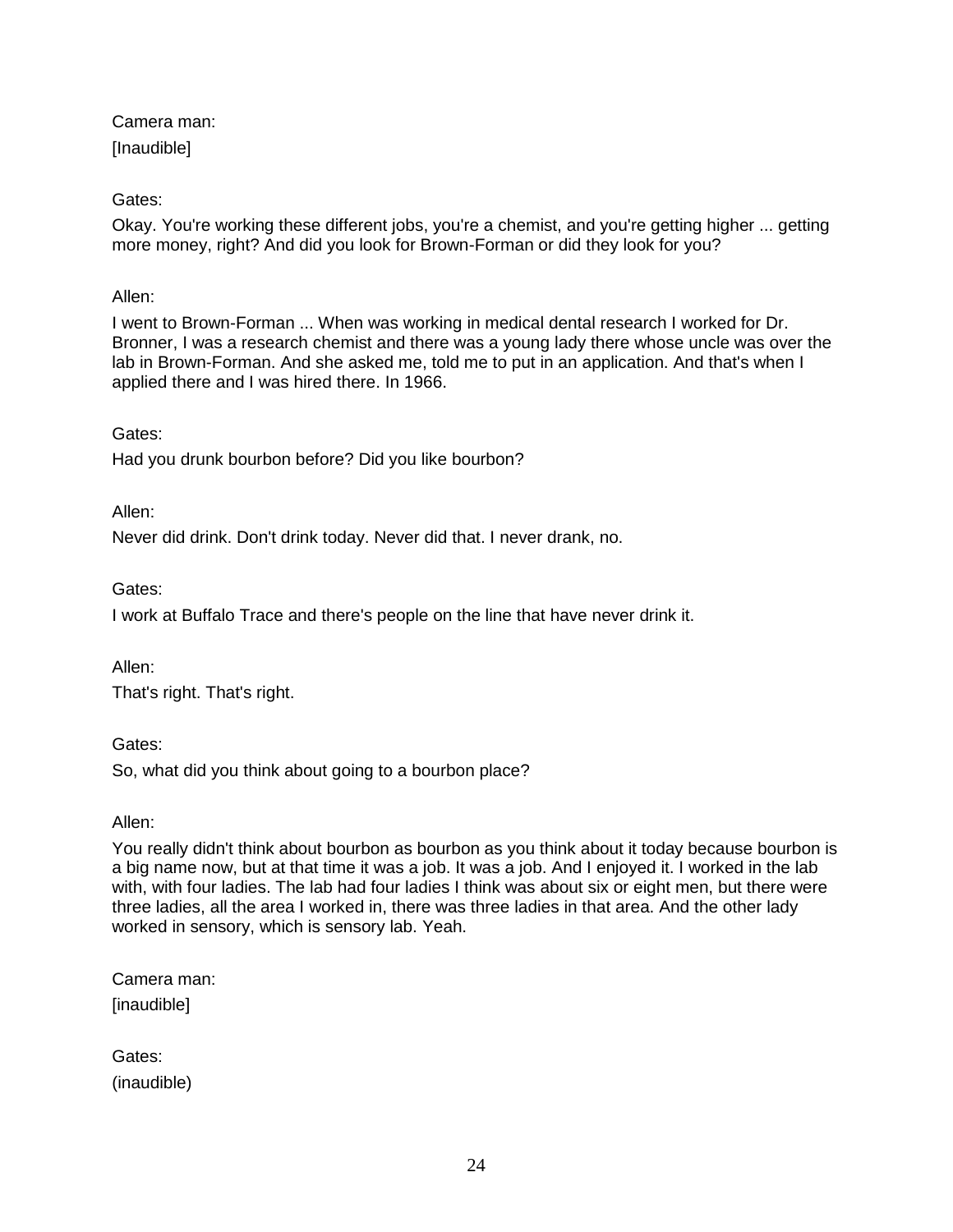Allen: Okay. Okay.

Gates: So you got a job there, was it pretty welcoming?

## Allen:

It was welcoming, you know, but, like I say, I was the only one. I had no one in the lab at all. I was, I was the only African-American there at the company that day. Anyway, there was about 10 or 12 in the lab, but that was, I was the only African-American and black. Yeah.

## Gates:

So in a lab at a whiskey or bourbon place, it's also about tasting, too, isn't it?

Allen:

Well, it's about tasting, but it's also about analytical, you know all your distilleries have governmental ... because your bourbon has to be within a certain proof. So it has to be, it has to meet guidelines. So what kind of things? Well, I analyze raw materials, corn, rye and malt, you know, bourbon has to be at least 51% corn. And so you have to analyze all the raw materials and the train cars could not be unloaded until the grain had been approved and then they would be unloaded.

Gates: Are you looking for dryness and moistness?

Allen:

You're looking for moisture, you're looking for starch content. Yeah. And moisture, yeah.

Gates:

You would do that before the train come in?

Allen:

The train would be sitting there and they couldn't unload it until after it had been approved.

Gates:

They still do that a Buffalo Trace. For the trucks. They put a probe in.

Allen:

That's right. That's it.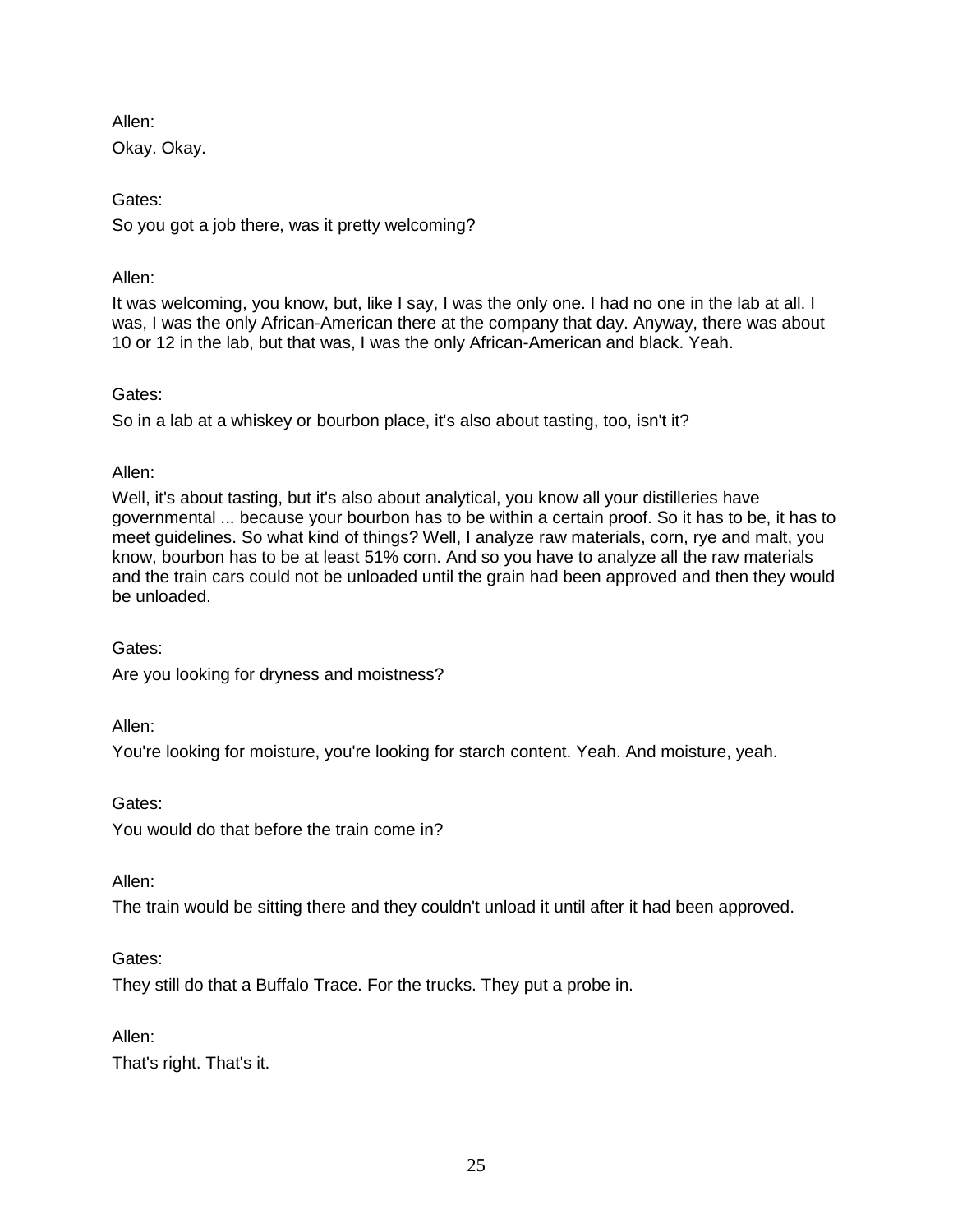You did that kind of stuff. What else did you do?

## Allen:

I did that. Also, we gave tours. And as you know, yeast is one of those things that is always a private thing, you know, what makes the bourbon, what it is. Particular product and what it is. And we did that.

### Gates:

What do you mean you gave tours? You were actually a tour guide?

#### Allen:

We were actually ... the lab gave tour guides. We were the lab, but we also gave the tours.

#### Gates:

Oh, how often did you give the tours?

#### Allen:

Well, just depending on who came, you know, there wasn't a certain ... and eventually they did have tour guides. But at that time, you know, we just gave individual tours.

#### Gates:

Did you just take them around the whole place?

#### Allen:

Oh, we took them mainly to how the bourbon is made, you know, how the ferment, you know, where the mash and the distillate tank and where the barrels go down and where you empty the whiskey out.

### Gates:

So now you're being recognized. I know in a play, not a play, but in that video, what they're working on with bourbon as the first African-American chemist, right?

Allen:

Yeah. Uh huh.

Gates: I mean, that's pretty unusual.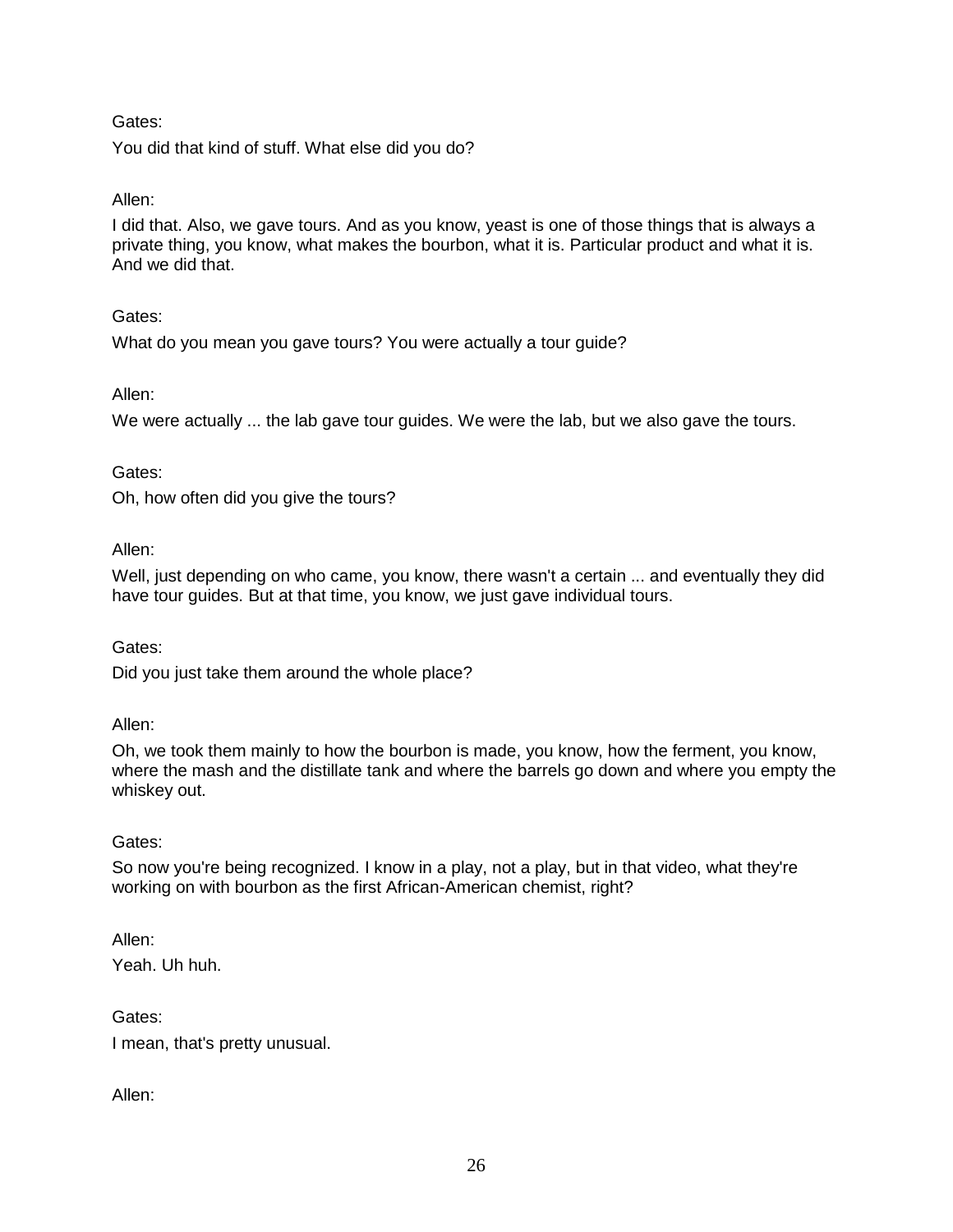Well, you know, sometimes you go through things and you don't realize, you know, life is, it's funny. It's like, no one teaches you how to have a baby. So you go into a place and you, and you have to fit yourself into this job. You have to learn how to take and to give. And so I come in and I speak and we all are working together and we learn and you become a family.

Camera man: **Inaudible1** 

Allen: Okay. Where are we going now?

Allen:

Talking about the lab. Working in the lab as a family. Oh. And then as you go into the lab, you know as I said in that statement at the Kentucky Historical Society, when I went into the lab, everything was what you call wet chemistry. They didn't have computers. And then when they got computers, then you had to be taught how to use computers, how to use these computerized instrumentation. So you went to these companies to learn how to do all these instrumentation. And then eventually all reports were handwritten, eventually they brought in computers. You learned how to do reports that were, that you had to do your own reports. You know? So I do Microsoft Office. I did ( ). Then it went to Lotus and then they went to Microsoft Office with Excel, access, PowerPoint on that. And I still do it on an everyday basis.

Gates:

When you say it's wet versus dry, what does that mean?

Allen:

Not wet versus dry ... Wet chemistry is where you pipette everything. And then when you go to the instrumentation, you do the same test, but the instrument picks up the sample and analyzes it. So you have wet chemistry and then you have what you call automation. If you go through the lab at Buffalo Trace, you'll see everything is done by instruments now.

Gates:

Yeah. They don't take pipettes ...

Allen:

Pipettes ... And you didn't realize that you'd pipette sulfuric acid or something like that and you didn't think anything about that. Sodium Hydroxide, you know, and OSHA was not even in existence when we had the lab.

Gates: So it was dangerous?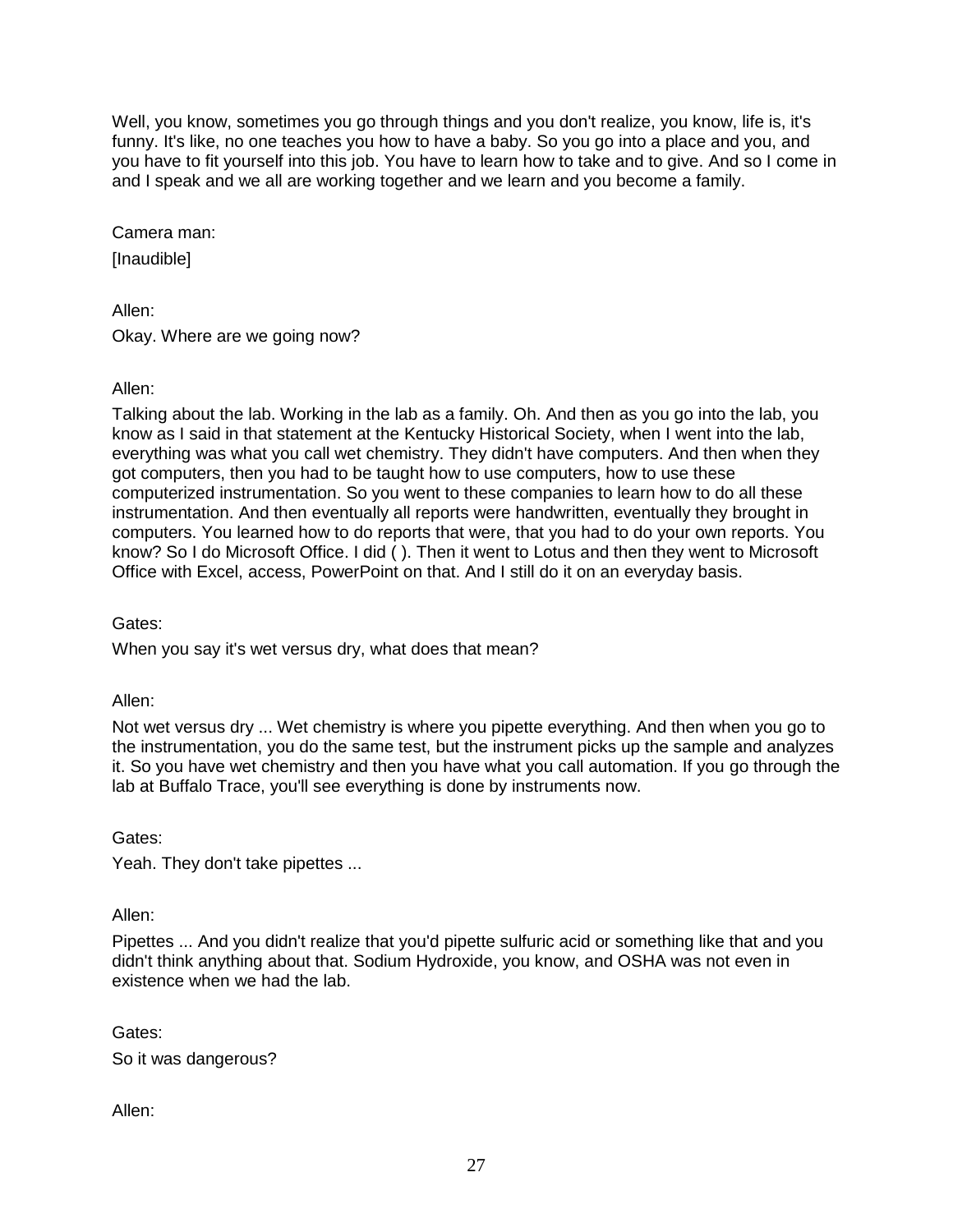Well, all chemicals are dangerous. You know? But you take precaution.

Gates: Did you enjoy that work?

Allen: Yeah, I did it 31 years. I retired in '97.

Gates: I saw you were a part of the Bourbon and Babes ...

Allen: In that play? Yeah.

Gates: You're one of the people they ...

Allen: They portrayed me. Yeah.

Gates: Did they interview you about that?

Allen: The lady interviewed me. In fact, her husband works at Brown-Forman.

Gates: So what was your part?

Allen:

They portrayed me in the play. Just me in the lab. That's all. That's all they did. Yeah. Yeah.

### Gates:

Cool. So while you're doing that, you're with your family, you're here in Louisville, you move up to different departments or?

### Allen:

As the lab grew, they outgrew one lab, and then they built ... In fact, that this was the third lab that they moved to. So I could say, as they grew, I grew.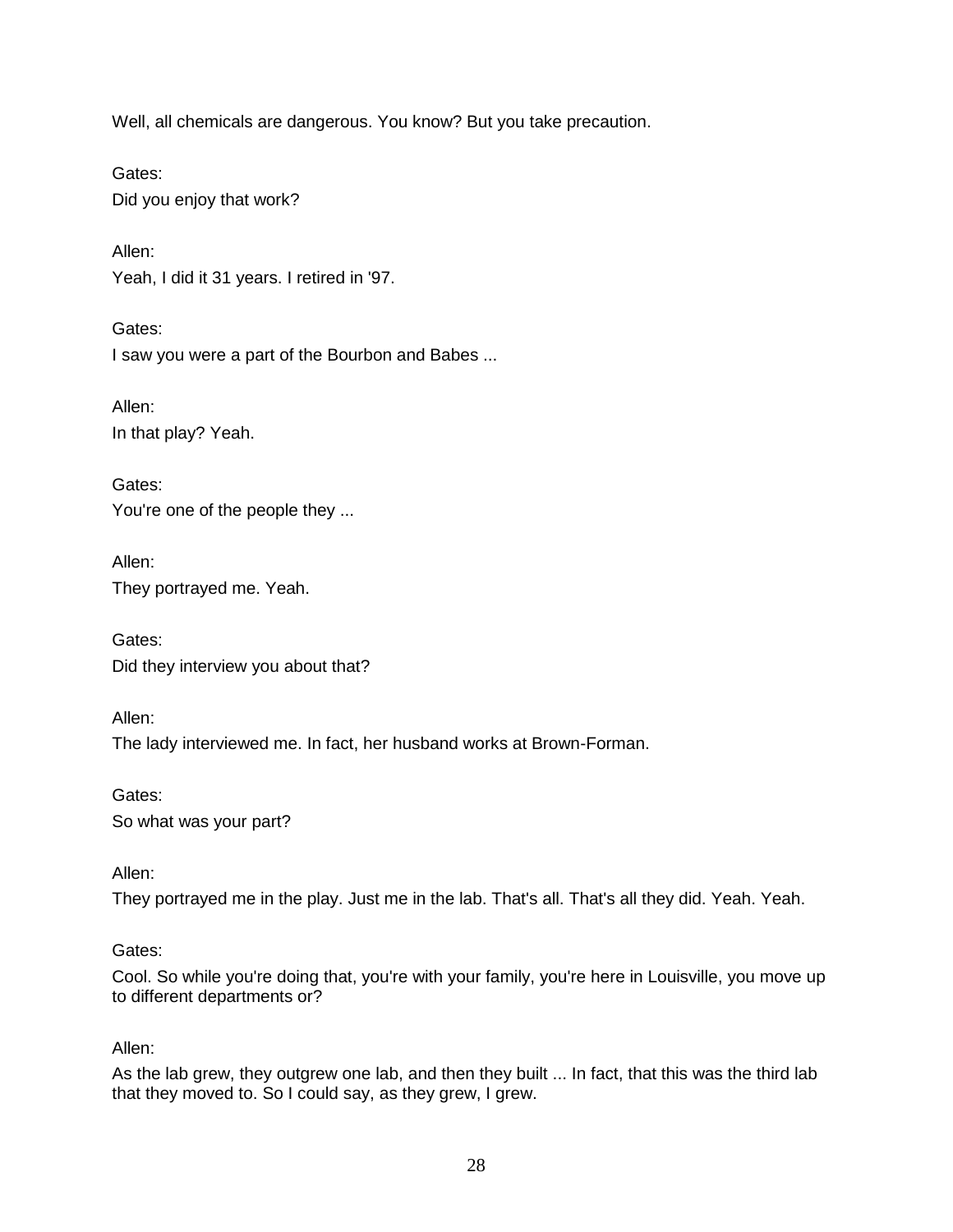Okay. That's 30 years of your life? What else were you doing?

Allen:

Well, while I was doing that, I was also working in the community. I had a little league team. I did artwork ...

Gates:

Little league baseball?

## Allen:

Yeah, I formed a little league baseball back in the sixties because I had two boys and they could not play in the white league because on the other side of the Shawnee Park, on the other side of Broadway. So I did that.

Gates:

How'd you do that? Form the team?

Allen:

You wrote and establish it. And I was the president and I had six teams and I raised money for uniforms and got the baseball field.

Gates: Were you a coach too?

Allen:

I wasn't a coach. I wasn't a coach. Yeah. But just, I just ran it. Yeah. But I had it for six years.

Gates:

But you did that so your boys could play baseball?

Allen:

Yeah. Six years. And, you know, it's like a lot of things, if you're not in charge, no one's does what you do. And a lot of things folded because you put all your, you put all your energies into that, but a lot of people do not want to put a lot of energy into stuff and their own time. And it's a commitment when you run any organization, it's commitment that you have to do.

Gates:

But you're doing that. You got a baseball league going. You're taking part in church.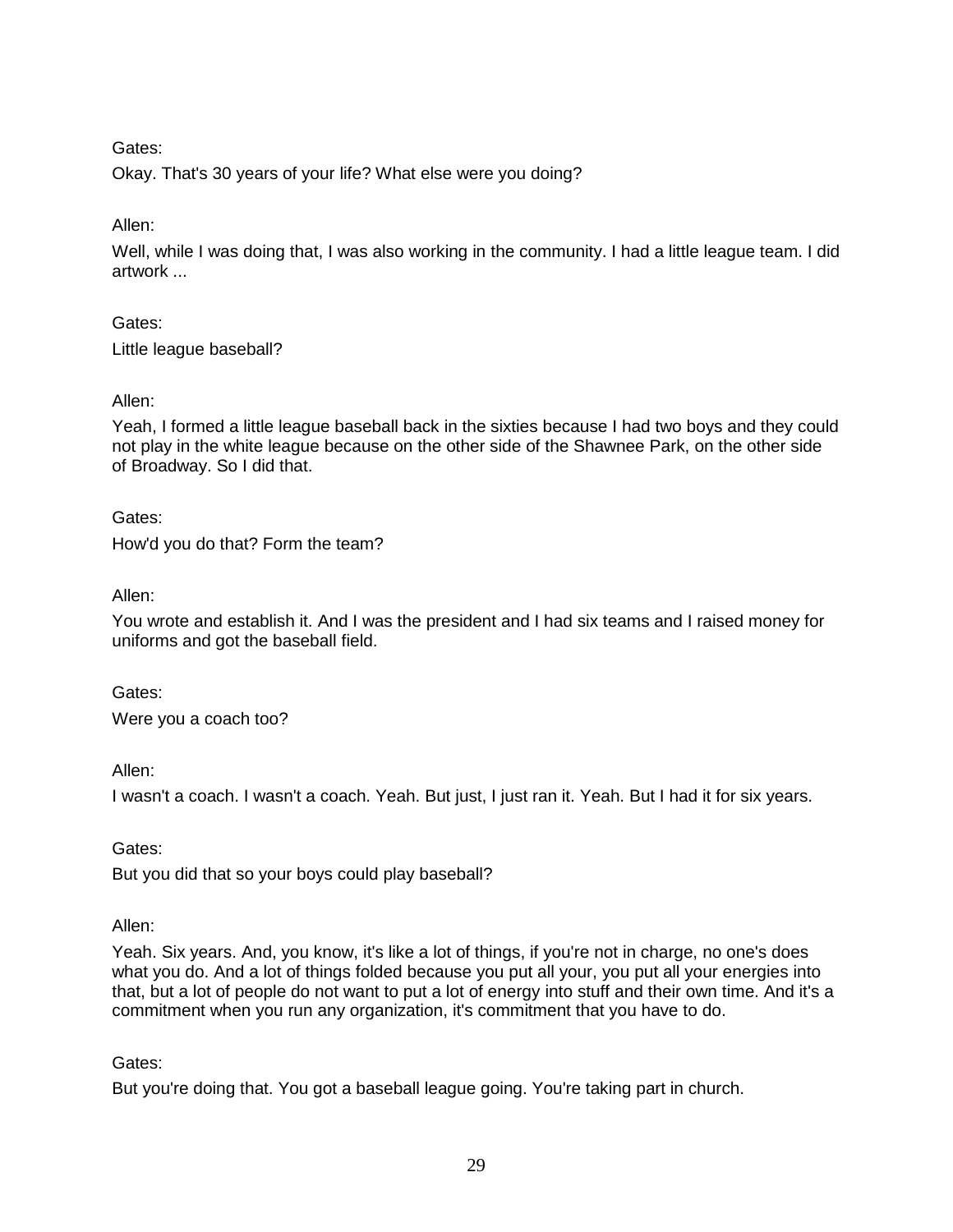## Allen:

Yeah. And then in the eighties, I got involved in the arts in the eighties...

### Gates:

Before that were there any feelings about art that you wanted to do?

### Allen:

Other than sewing. I would take individual classes maybe at the school, you know, but I liked sewing always. Always sewed. I took woodwork and I've done jewelry making and know just art, you know, and the things that I enjoy doing.

### Gates:

I know Ed White. Did you work with him with any?

### Allen:

Oh, I worked with he and Zambia. No. More or less as a, just as a person, you know, personal level. But not actually working with him.

### Gates:

So how'd you get into art?

### Allen:

Well, I've gotten into the arts in the eighties when I took my first ceramic class in in the eighties. I took it from Seneca High School, from an art therapist. I got into clay and I had arthritis and she said you know, it will help your hands and stuff like that. I took that class. And then I took what you call mold ceramics, where, you know, you go in and you buy a Christmas tree and you decorate it and you paint it and you fire it. And I did that. And then from there, I went to I decided to go to Metro Arts Center, which is part of Metro Parks and Recreation. And then there, the teacher, there was a student at U of L working on a master's and then from there I, they wanted to know why didn't I go on to U of L and take classes.

### Allen:

And that's when I started taking classes. And you probably know Melvin Rowe well, anyway, he, he taught there and, you know, Laura Ross. Well see, well then they were the ones that encouraged me to go to U of L. So I took my first class in U of L in 1981.

Gates:

You had them for teachers before?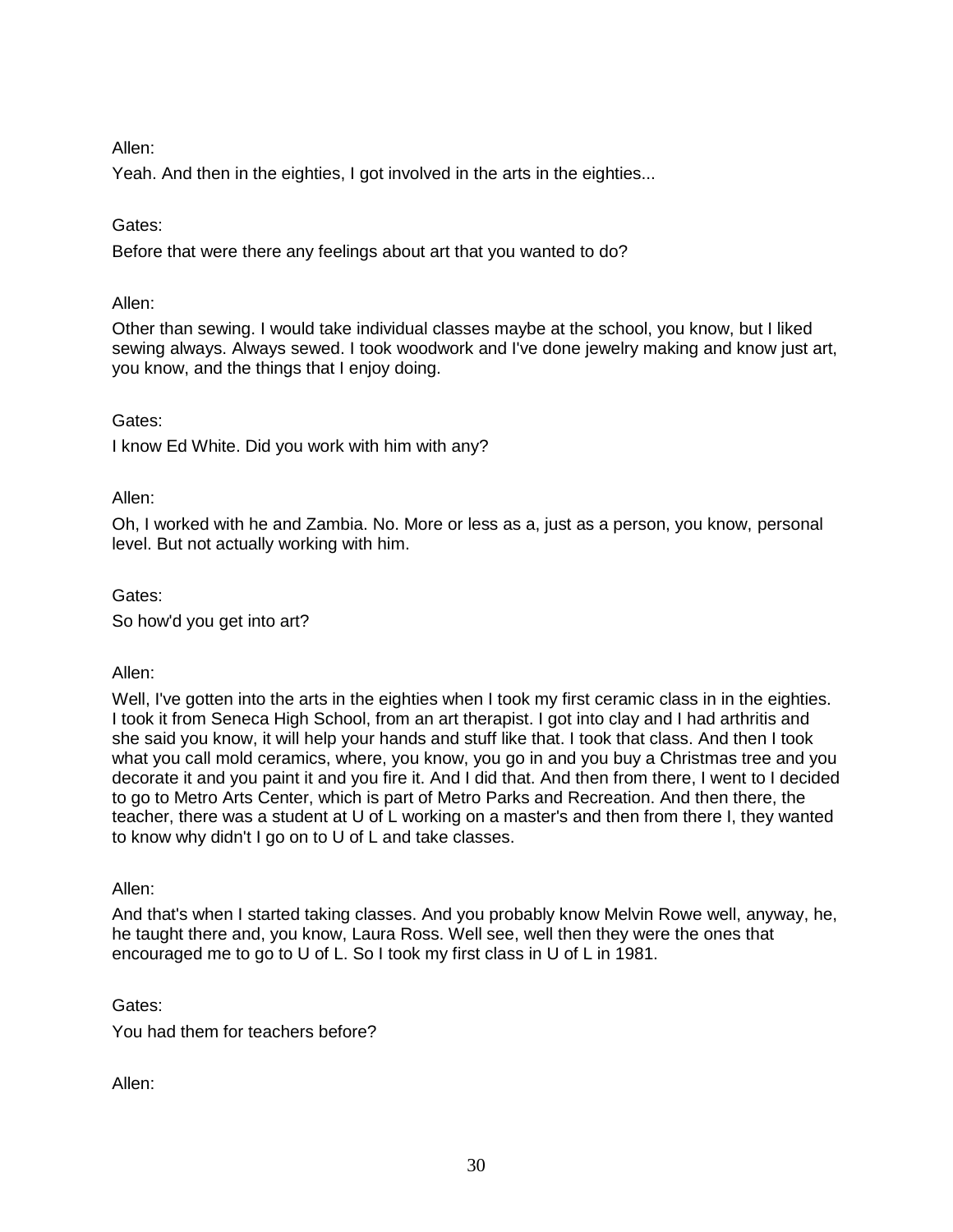No, I had them at Metro Arts Center. Metro Arts Center was part of Parks and Recreation, but they were students at U of L. They were graduate students at U of L.

Gates:

They were teaching there?

## Allen:

They were teaching part-time, you know, that's community. Anyway, you take, you go and you take a two-hour class. That's what, you know, art class, community art class.

### Gates:

Kind of like what I was doing in Cincinnati ( ).

## Allen:

In other words, you have, they meet once a week, you know, two hours. And that's also... Melvin at that time was married to another lady and she taught weaving to learn how to weave out there. So, yeah.

## Gates: Why did you do all that?

Allen:

I just enjoyed being with people. Yeah. And that's the reason why I'm involved in stuff now.

## Gates:

Do you like the art too, part of it? Making stuff?

Allen:

I like making stuff. And also like the idea of being involved in what happens in the arts.

### Gates:

Okay. So those two teachers, they thought you were pretty good.

### Allen:

Well, they just still felt like I was really interested and wanted to pursue it, that I needed to go to college courses...

## Gates:

So you had the money now to go?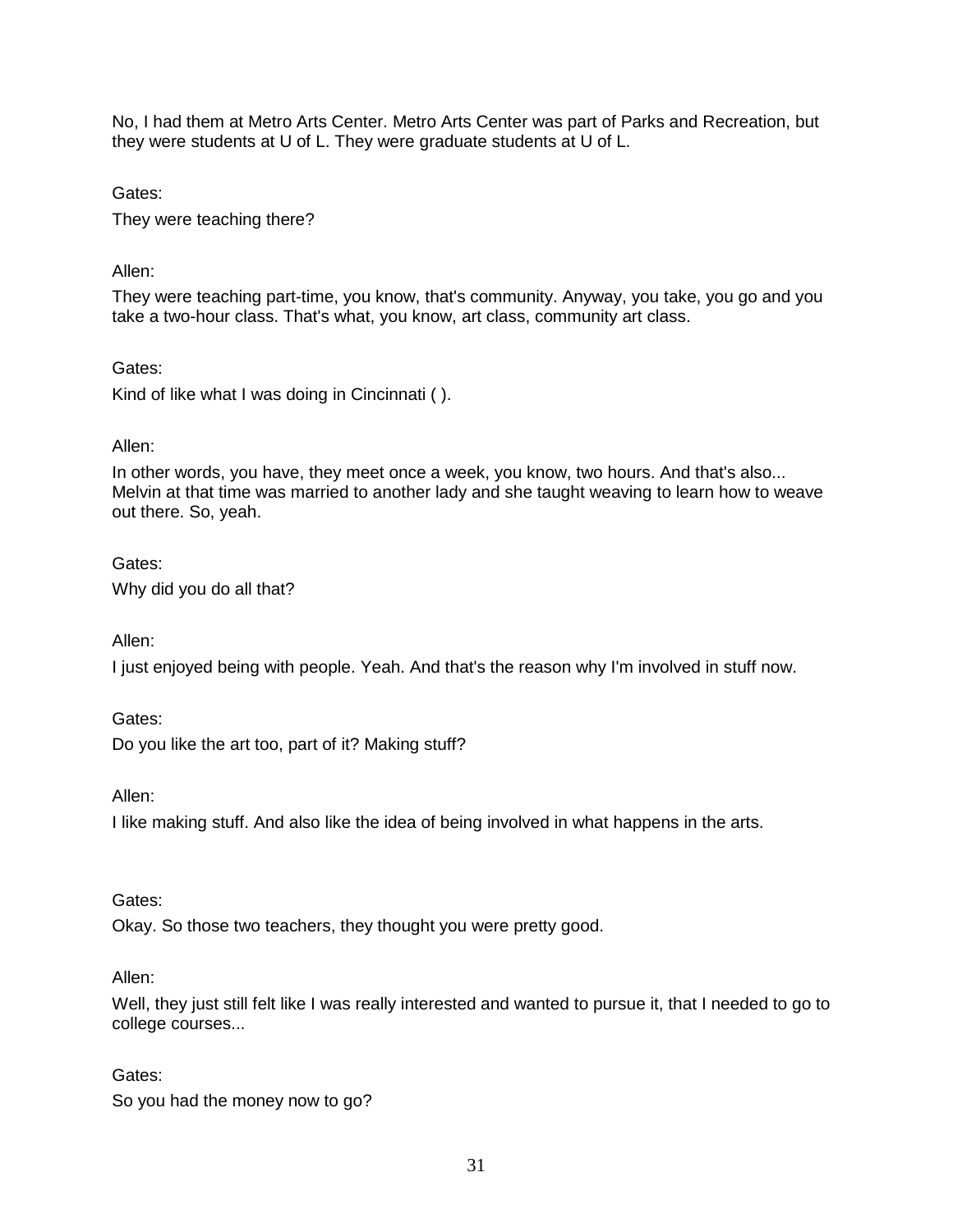## Allen:

Well, yeah. I just paid one fee, you know? So whatever the classes were.

### Gates:

I mean, was that a big deal, going to U of L when you couldn't go before?

### Allen:

Well, it was really strange to go back to school and that's what I say. I got my second degree from University of Louisville, but I couldn't get my first degree from there. Because I got a master's from there in 2002 in ceramics.

### Camera man:

Do we get that again? Okay. That line about you got your second degree from there, but you didn't get your first?

## Allen:

Yeah. It's amazing that I came back to U of L in the 1880s and got a master's in 2002. In fact, I could not, when I came out of high school, I could not go to the University of Louisville

### Gates:

Because it was segregated when you got out of high school.

Allen:

Yeah. I couldn't afford, I couldn't afford to go. Yeah.

### Camera man:

You said 1880s.

### Allen:

Yeah. I came back in 1980. (Laughing) I would be kind of old, wouldn't I? Yeah, 1980s. Yeah. I came back in the eighties and you know, it is amazing to well, you know, it's, it's just amazing at schools, how they have changed, you know, like I said, when I went to Spaulding, it was all girls school, run by nuns, you know? And then now it's an integrated co-ed school.

### Gates:

What was U of L like when you're getting a master's? How old were you when you were there?

## Allen:

Well, I'm 83 now. So I was saying, you know, whatever, whatever it was in my fifties, something like that...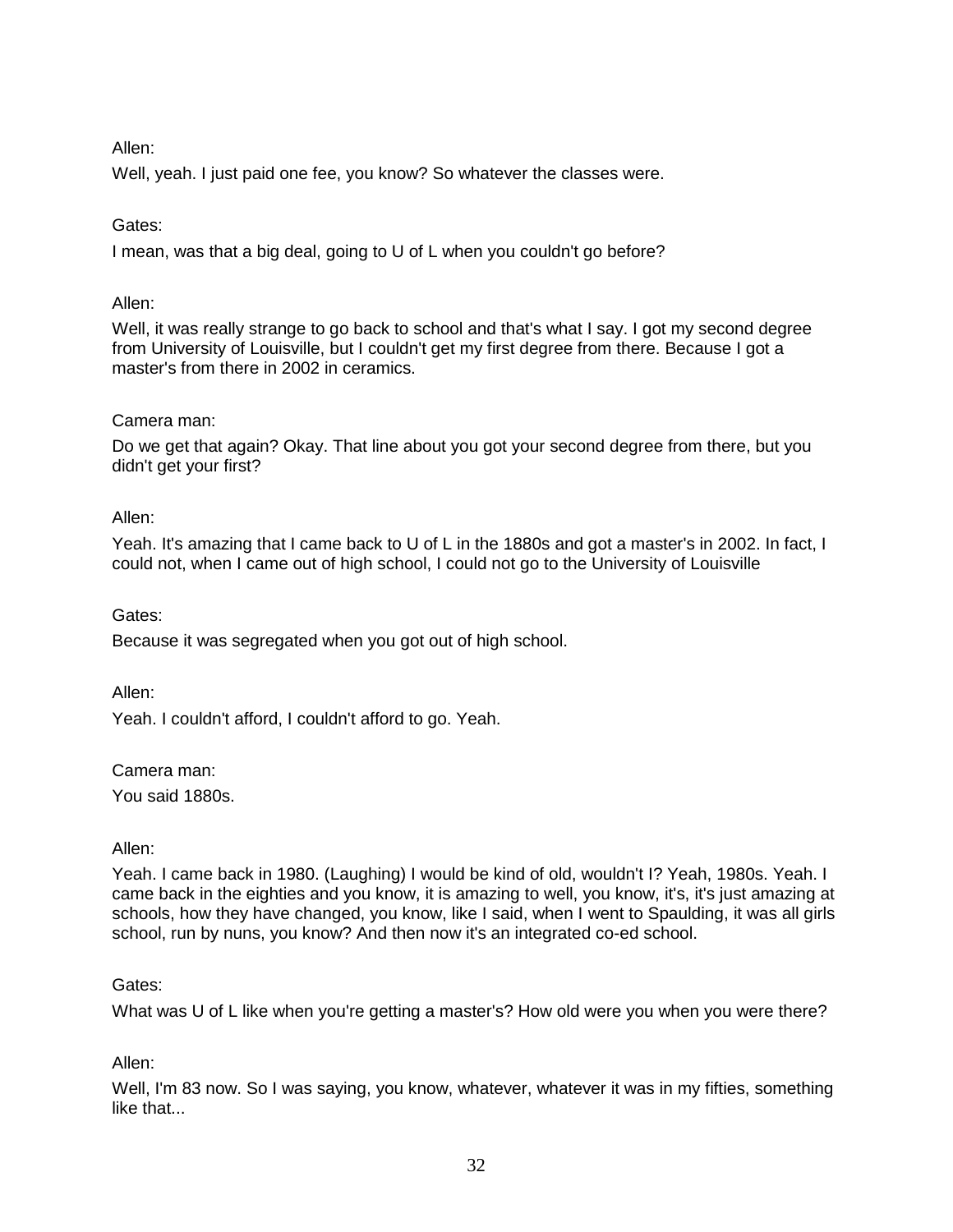And were you already retired?

## Allen:

I just retired in '97. But I went to school. But anyway, I took, when I was working on my masters, that's when I was introduced to fiber. So when I got my masters, my thesis is on fiber and in clay. So that's when I did my Shibori working on my wall hangings and I did stenciling. So that was what my show is all about.

### Gates:

So did your art kind of evolve in a certain way?

Allen:

Well, like I say, I did all hand stitching all my Shibori workers, all hand-stitched work.

Gates:

What is Shibori work?

## Allen:

Shibori work is what you see hanging on the wall. That's Shibori, it's a Japanese technique and it can be what you call pole wrapped, where you wrap a pole and you push it down and you dye that, or you can stitch it, which is what I call stitch resist. Or you can fold and wrap. You can fold and fold it and block it and dye that and get your design that way. Or there's many techniques for that.

### Gates:

Is it related to batik at all?

Allen:

No, it's not... Now batik is totally different. Yeah. Batik and shibori are totally different techniques altogether. Yeah.

### Gates:

So you're putting your block and blocking what?

### Allen:

In other words, when you do stitch resist, you stitch your design. In other words, I do all my designs on paper. And so I might do an eight-foot wall hanging, but it starts out on an eight and a half by 11 piece of paper. And I designed it. And then, so then it's all stitched. And then after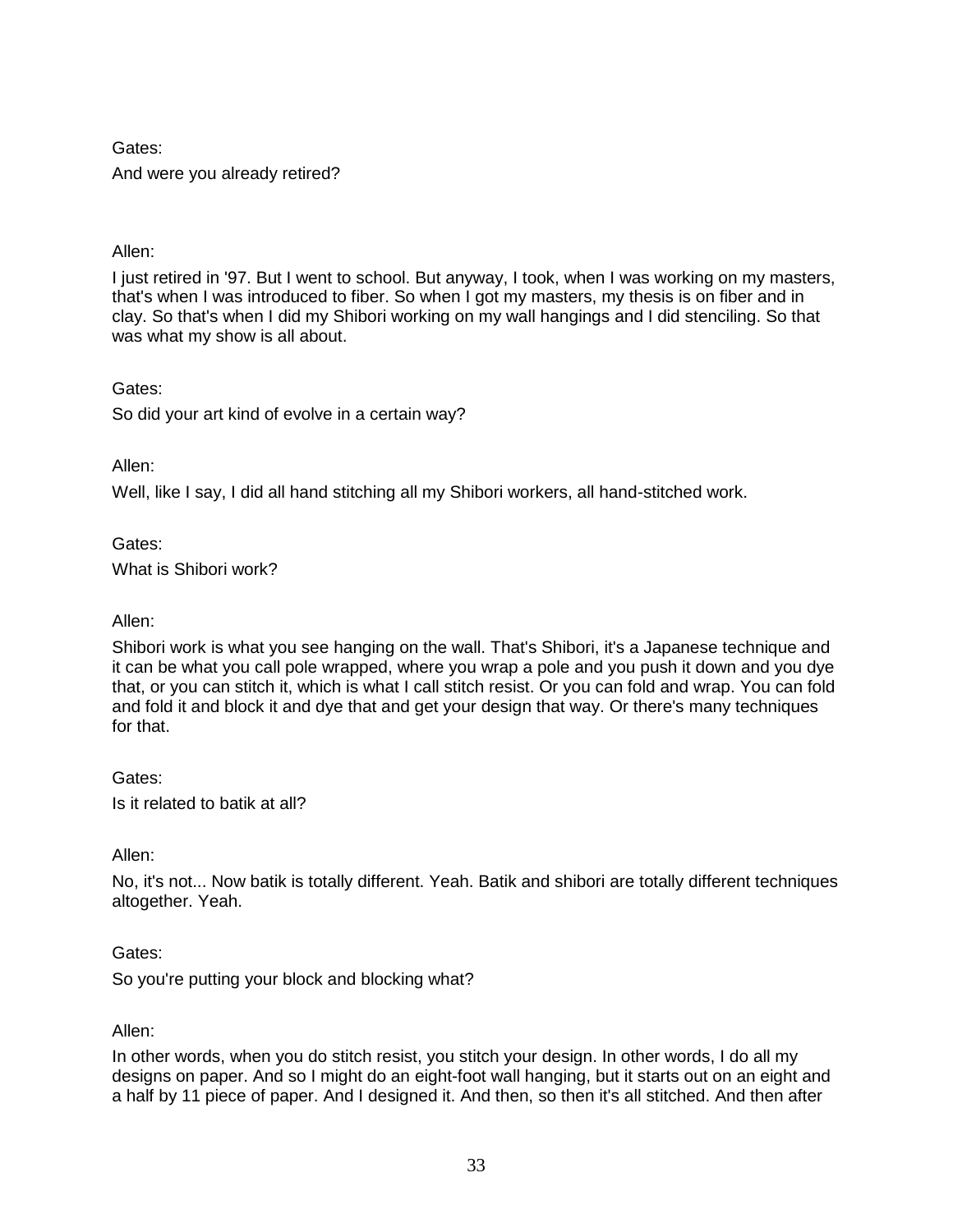you stitch it, you pull up the stitches up, what you call gathering, and then when you tie it and when you dyed it resists wherever it's pulled together, tight, it's called resist. So the dye cannot get to that part. So that's why you see some of its white and some of it's blue. Though the white has been resistant. That's what you call stitch resist, But I do mainly all geometric designs.

Gates:

Has anybody ever videotaped you doing any of this?

Allen:

Yeah, they did, I worked with a young girl that was in dream factory and I taught her how to do a small piece and the fellow with the Courier Journal, for ( ), he videoed me teaching her how to do that.

## Gates:

So that Japanese style, where did you learn that from?

Allen:

Oh, I learned that technique while I was working on my masters. Yeah. But my master's thesis was on stenciling. That was a stencil process. But then I started doing Shibori.

Gates: What about ( )?

Allen:

I still do. I still take classes. I take classes every week. I go to U of L, even in the summertime, I go at least once or twice a week.

Gates:

Don't you know more than the teachers?

Allen:

Well, that's not the point. No, you'll never know more than the teacher, because there are techniques that you never learned. In fact, the first professor that I had was Tom Marsh and it was all reduction firing (). There was no electric firing. No, you didn't fire. You didn't do glaze firing in an electric kiln. There are so many things and each professor teaches something different, but I do what you call direct studies and you can do the things that you enjoy doing. Yeah. So if you've got a project that you want to do and you need assistance, in other words, you do the project and he's just there to help you if you want help.

Gates: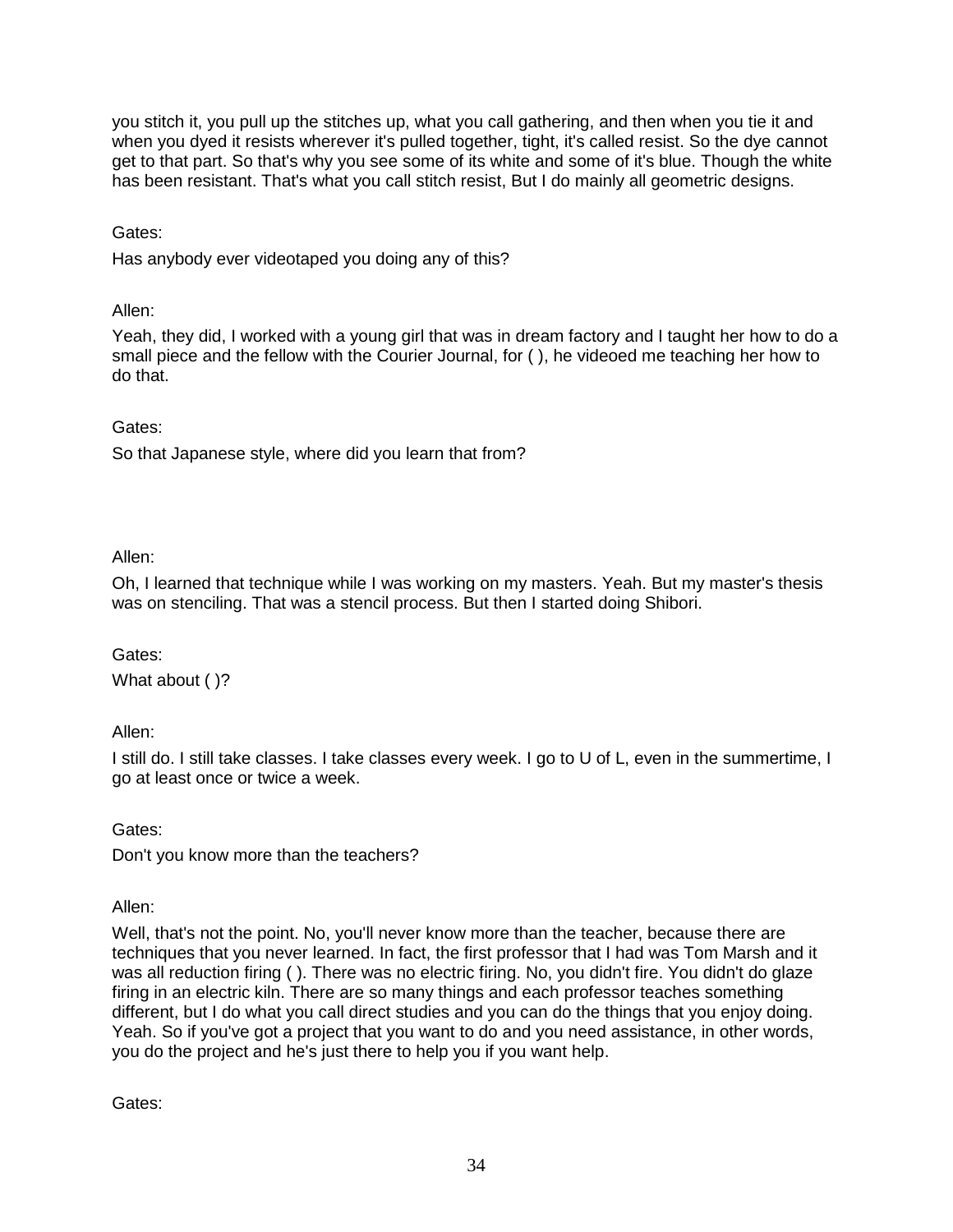I guess I'm wondering, are there like apprenticeships, that you'd take sometimes where you're working one-on-one with an artist and he teaches, or she teaches something?

Allen:

No I've never done that.

### Gates:

Even with the Japanese technique, you were just learning.

### Allen:

I learned it in a classroom and then I have books and you read. Yeah. But I never did one on one. Then you attend workshops. I've attended workshops. I've attended national ceramic conferences and stuff like that.

#### Gates:

So were you doing ceramics while you were doing the textiles?

#### Allen:

Yeah. Well, in fact, I was introduced to textiles while I was in ceramics because I had to take another course. I had to take another art class before I could get my masters. So I took two art classes.

### Gates:

Who influenced your style the most, I guess, of your teachers? Is there anybody who really influenced your work the most?

#### Allen:

Well, I think ... I don't know if they actually influenced you, but you learned things from them like Tom and Jenny Marsh ... they were my first U of L teachers.

Camera man:

[Inaudible]

### Gates:

Okay. We're back in. Did you kind of see a progression of your art changing over the years?

#### Allen:

Oh yeah. You change, because I've made teapots. I've made, now making platters, decorating, platters, doing, doing a technique that, when I went in the eighties, I could never have done because the facilities did not do it at that facility, but it's still the University of Louisville, but the teacher did not teach that method.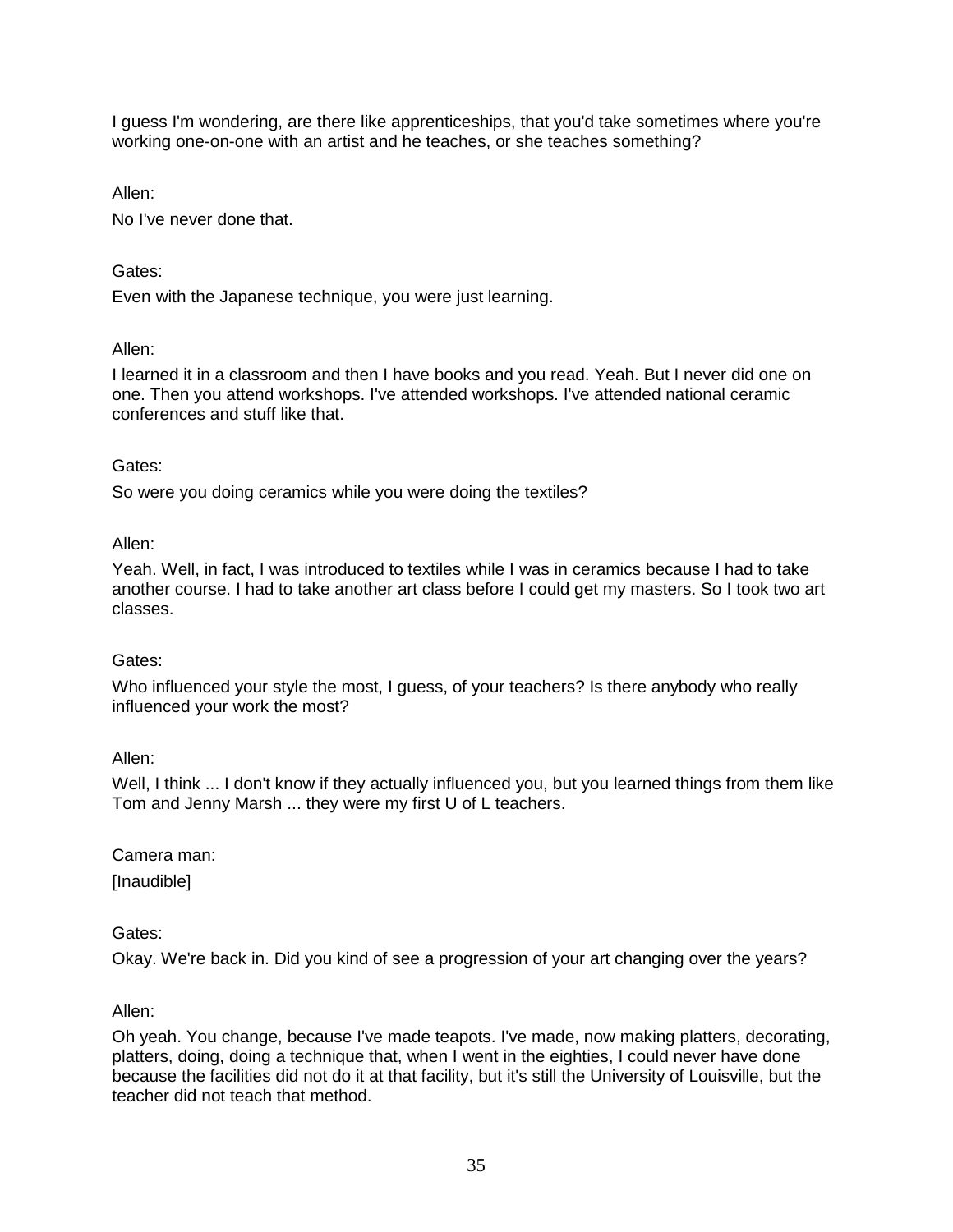What was the technique?

## Allen:

It was electric firing and reduction firing is gas firing. When you do gas firing, you do gas, wood, you do salt you do ( ). I've done every technique that you can do and raku. And then when you do electric firing, everything is done in an electric kiln and what you call oxidation firing. So it's all done by electric.

### Gates:

It's two different techniques and two different results.

## Allen:

Yeah. Then you get totally different results. Yeah. In other words, you got what you call low fire. And even in the electric firing, you got low fire, mid-range, and you got high fire. Like your porcelain is what you call high fire, cone 9, 10, and 11 mid ranges from five to eight. And then you have low fire. You talk about less than cone 05 and less than cone 06.

## Gates:

And the cone is ... the cone that burns...

### Allen:

In other words, now you have a cone, but now everything's electronic. It's all electronic. So you really don't have to put cones, you know, per se...

Gates: But you know exactly...

Allen: In other words, you program the kiln to ... Yeah. Gates: Do you still do both types?

### Allen:

I do. I do. Mainly all, all electric now because of a reduction firing with the kilns are so big and you need to be there to help… It's more like a community. It takes two or three people to fill a big kiln. Electric fire you can do on your own. Oh yeah, because the kiln is only like this far. When you talk about a wood-burning kiln, it might be great big.

Gates: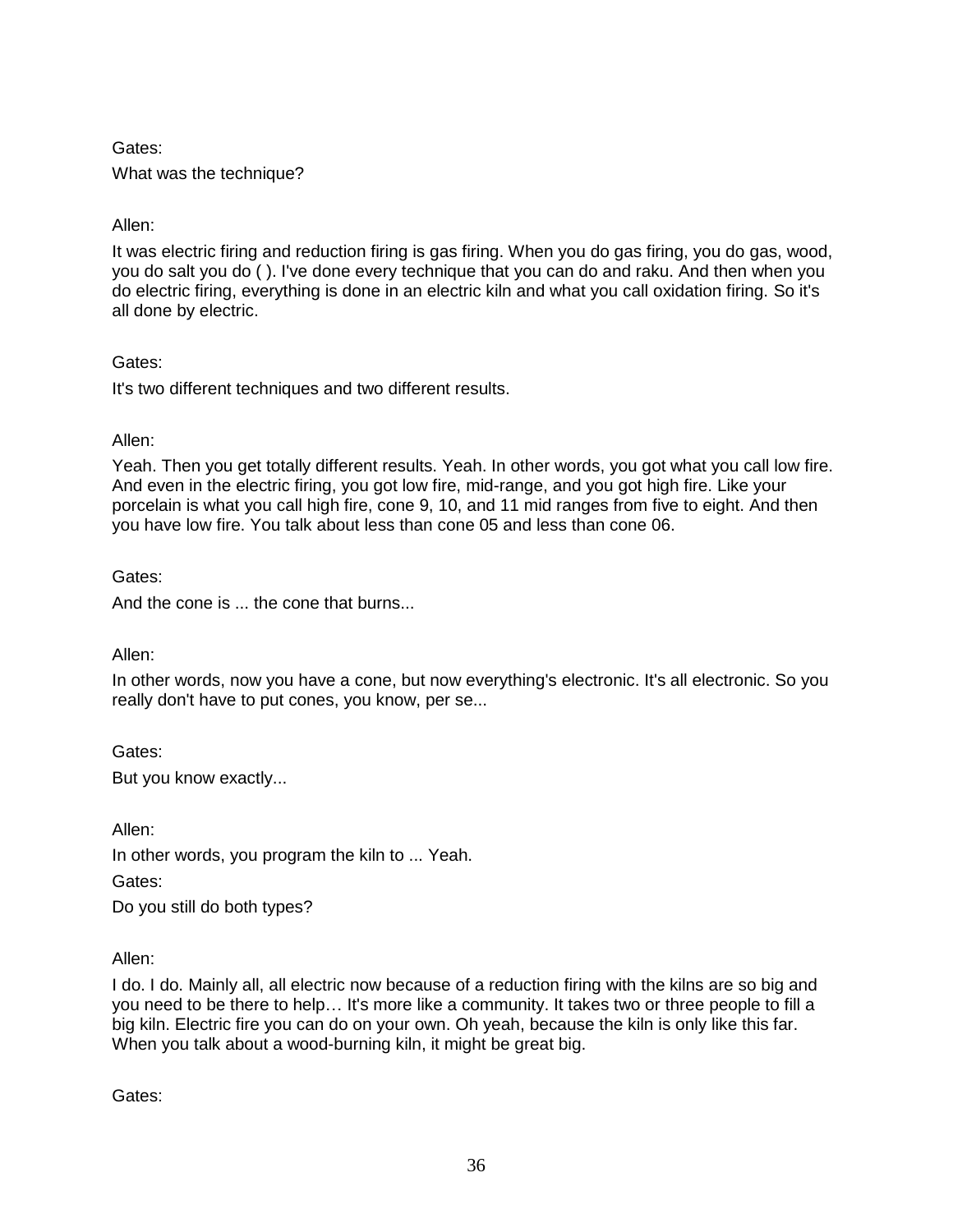Were teapots the first thing you were doing?

Allen:

First pots you learn how to throw. You do pinch pots which is what you teach children in school, pinch pots, and then you do coil pots. Then you do slab work and then you do throwing. In other words, it's a progression. You don't start off making teapots, but I've made plenty of teapots.

Gates:

You've been pretty happy with…

Allen:

Well, I enjoy teapots. I like teapots as an aesthetic beauty, not as a functional work, you know, other words, functional pot is what you can use. I like to look at them, but I don't care about for them being functional at all.

Gates:

Can people use your teapots?

Allen:

No, they're not functional.

Gates: What makes them not functional?

In other words, a functional teapot is where you can put water in it and you can actually pour. Yeah. In other words, you can make a teapot that doesn't, that has all the parts to it, but it doesn't actually pour. It has to have a body has to have a lid. It has to have a spout, but it doesn't… I have a little teapot over there, but it does not function. That's a teapot.

Gates:

What if somebody bought one, and they think it's a functional one and it's not?

Allen:

You tell them it's for the aesthetic beauty because a lady just asked me for one, where could you buy one of my teapots? I said, they're not functional, but they're for aesthetic beauty.

Gates:

I got a feeling I tried to do that once with somebody's pot. (laughs)